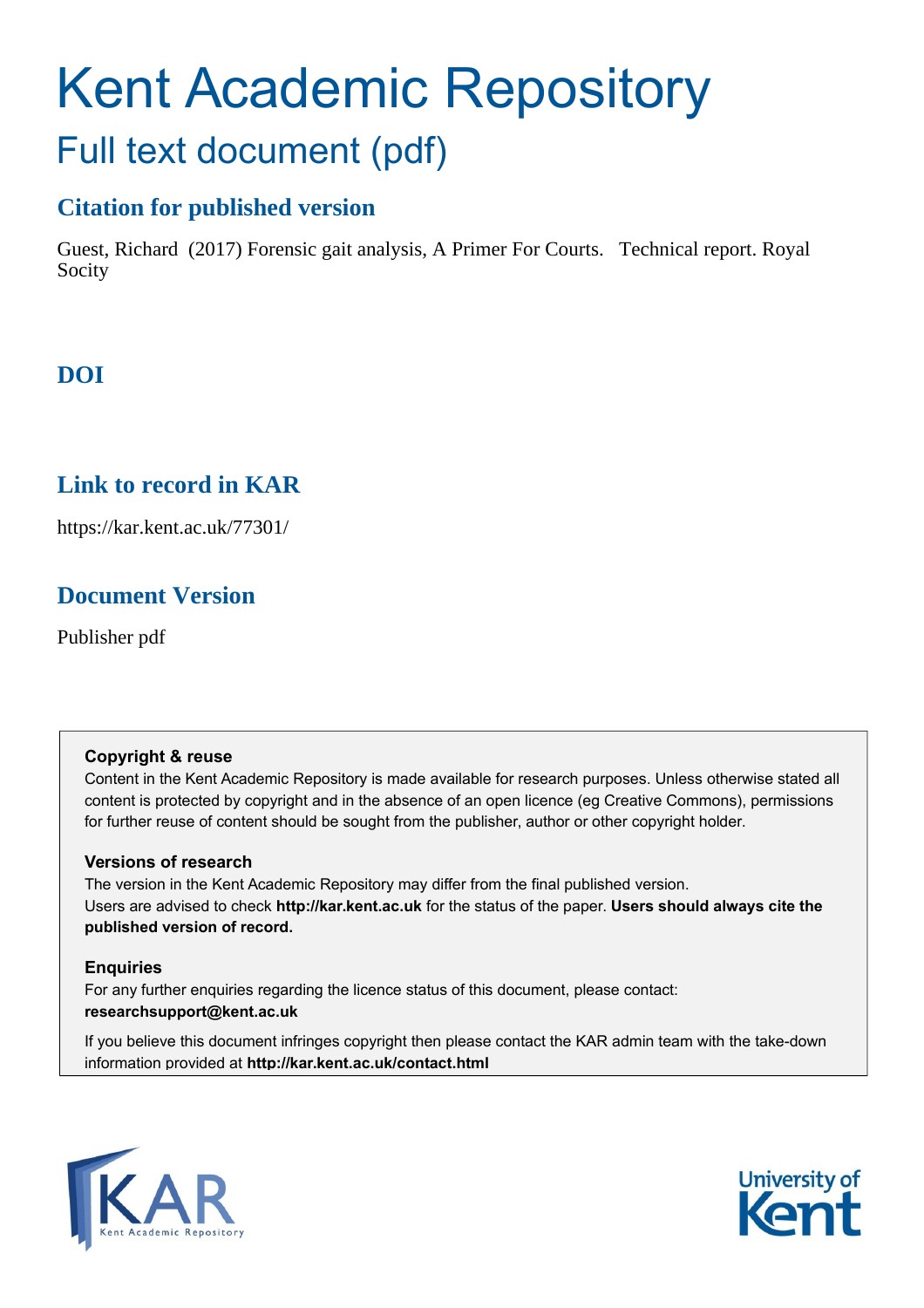# **Forensic gait analysis**

**A PRIMER FOR COURTS**

### **THE ROYAL SOCIETY**

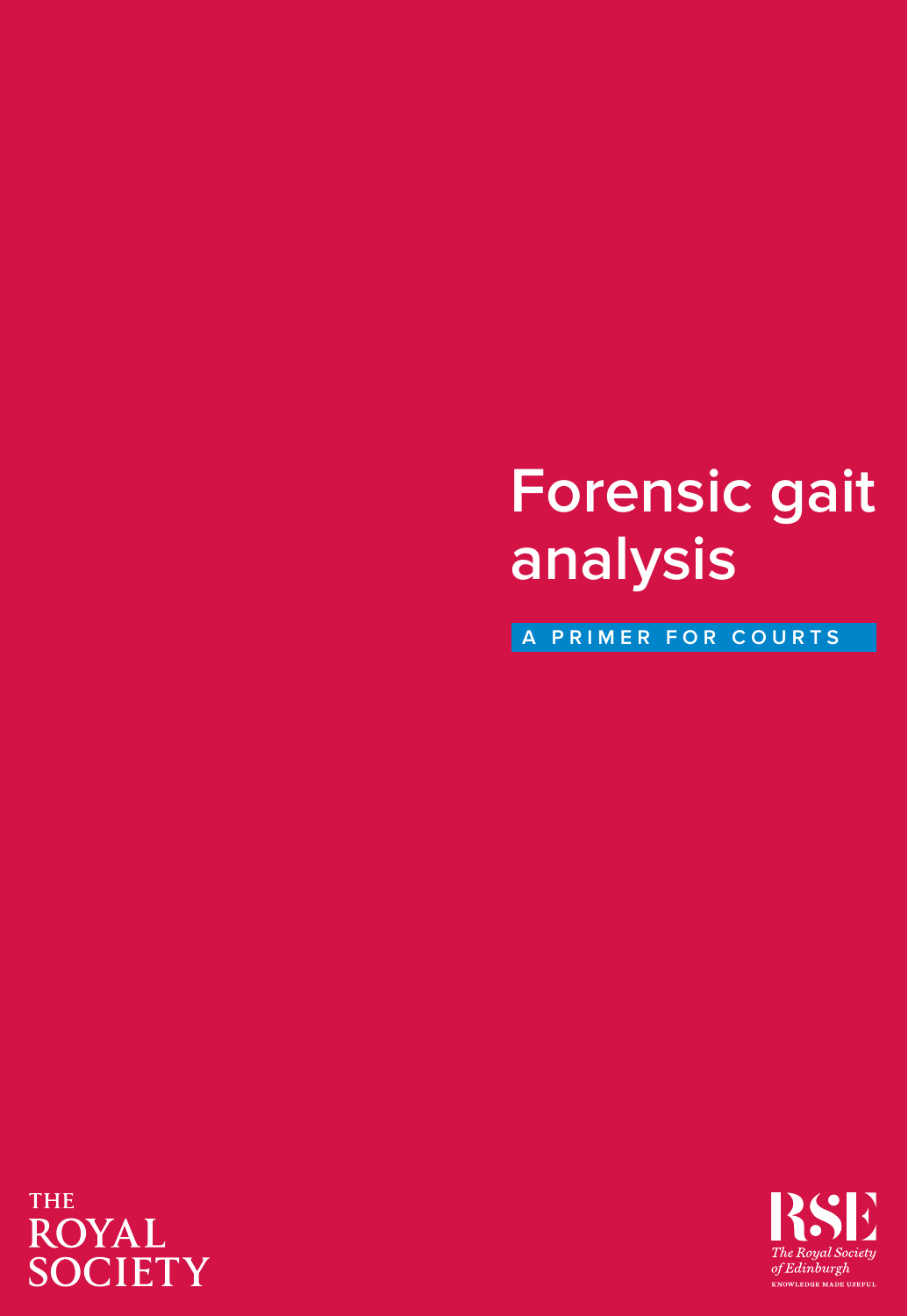*Forensic gait analysis: a primer for courts* Issued: November 2017 DES4929

ISBN: 978-1-78252-302-4

This primer is produced by the Royal Society and the Royal Society of Edinburgh in conjunction with the Judicial College, the Judicial Institute, and the Judicial Studies Board for Northern Ireland.

The text of this work is licensed under Creative Commons Attribution-NonCommercial-ShareAlike CC BY-NC-SA.

The license is available at: creativecommons.org/licenses/by-nc-sa/3.0/

Images are not covered by this license and requests to use them should be submitted to the below address.

To request additional copies of this document please contact:

The Royal Society 6 – 9 Carlton House Terrace London SW1Y 5AG

**T** +44 20 7451 2571

**E** law@royalsociety.org

**W** royalsociety.org/science-and-law

**This primer can be viewed online at royalsociety.org/science-and-law**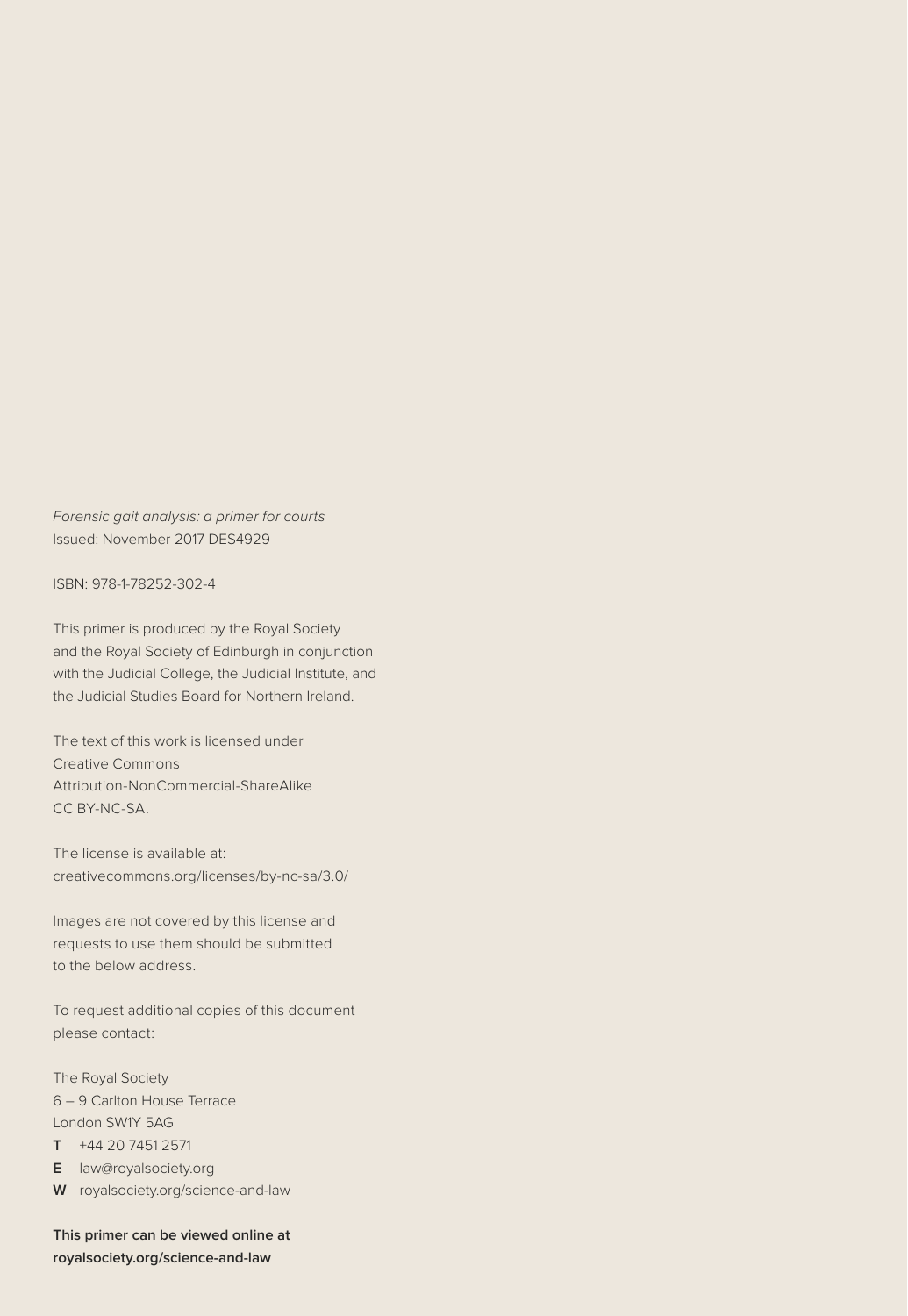## **Contents**

|                      |                                                   | 1 Summary                |                                                              | 6  |  |  |  |
|----------------------|---------------------------------------------------|--------------------------|--------------------------------------------------------------|----|--|--|--|
|                      |                                                   | 2 Introduction and scope |                                                              |    |  |  |  |
|                      | 3 Science                                         |                          |                                                              |    |  |  |  |
|                      | 3.1 Definition                                    |                          |                                                              | 10 |  |  |  |
|                      | 3.2 Scientific evidence base: black-box studies   |                          |                                                              | 11 |  |  |  |
|                      | 3.3 Scientific evidence base: indirect evidence   |                          | 12                                                           |    |  |  |  |
|                      |                                                   | 3.3.1                    | How unique is an individual's gait?                          | 14 |  |  |  |
|                      |                                                   |                          | 3.3.2 How common are individual gait characteristics?        | 16 |  |  |  |
|                      |                                                   |                          | 3.3.3 How well can we recognise differences in gait?         | 17 |  |  |  |
|                      |                                                   |                          | 3.3.4 How accurately do we grade our own ability to identify |    |  |  |  |
|                      |                                                   |                          | people using gait data?                                      | 18 |  |  |  |
|                      | 4 Current best practice in forensic gait analysis | 19                       |                                                              |    |  |  |  |
|                      | 4.1 Analysis                                      |                          |                                                              | 20 |  |  |  |
|                      |                                                   |                          | 4.2 Comparison                                               | 23 |  |  |  |
|                      |                                                   |                          | 5 Professionals involved in gait analysis and qualification  | 25 |  |  |  |
|                      | 5.1 Forensic gait analyst                         |                          |                                                              |    |  |  |  |
|                      | 5.2 Clinical gait analyst                         | 26                       |                                                              |    |  |  |  |
|                      |                                                   |                          | 5.3 Running gait analyst                                     | 27 |  |  |  |
|                      |                                                   |                          | 5.4 Biometric gait analyst                                   | 28 |  |  |  |
|                      |                                                   | 6 References             |                                                              | 29 |  |  |  |
|                      |                                                   |                          | Appendix: Studies cited as evidence that humans can identify |    |  |  |  |
| people by their gait |                                                   |                          |                                                              |    |  |  |  |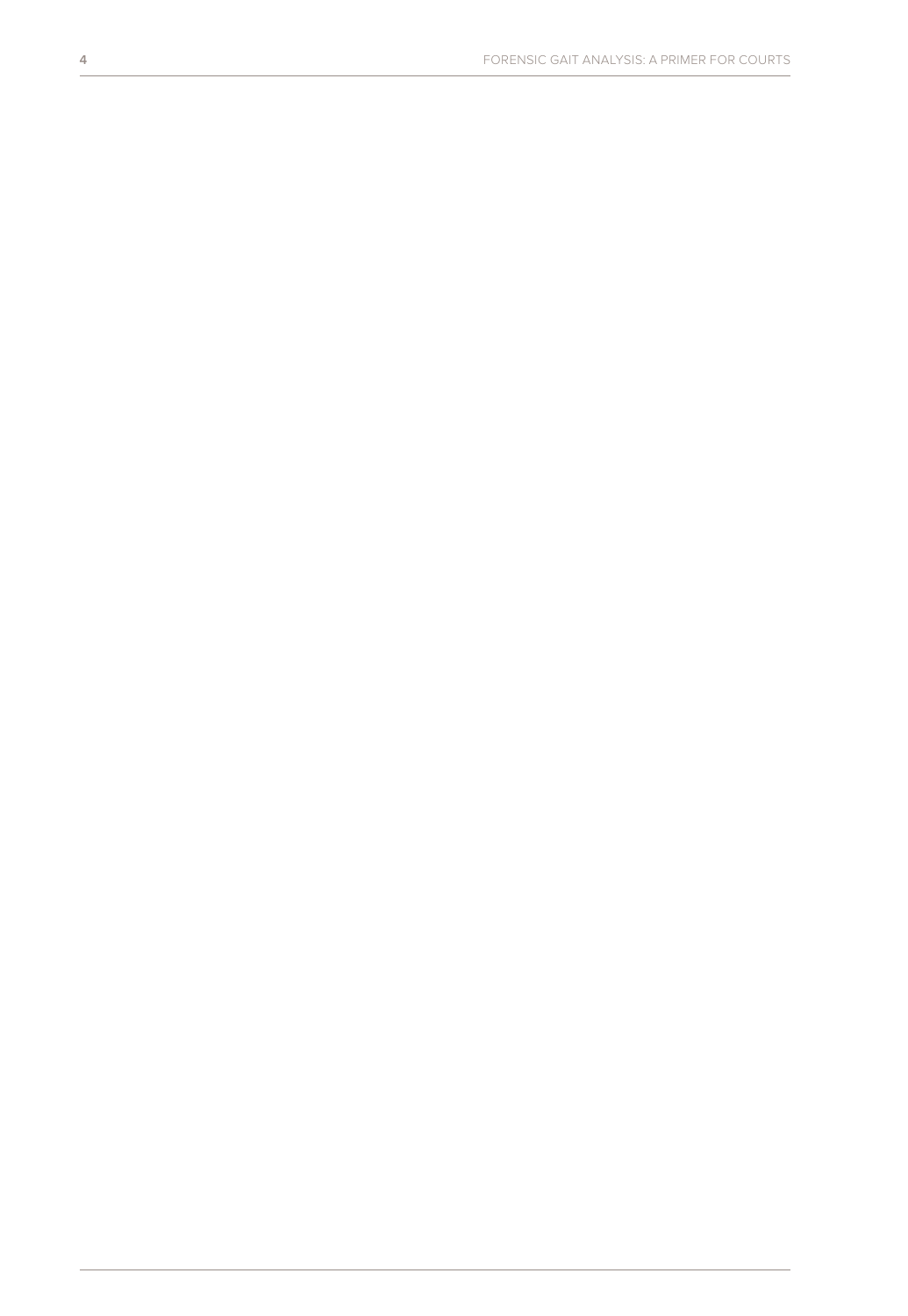### **Science and the law primers**  Foreword

The judicial primers project is a unique collaboration between members of the judiciary, the Royal Society and the Royal Society of Edinburgh. The primers have been created under the direction of a Steering Group chaired by Lord Hughes of Ombersley and are designed to assist the judiciary when handling scientific evidence in the courtroom. They have been written by leading scientists and members of the judiciary, peer reviewed by practitioners, and approved by the Councils of the Royal Society and the Royal Society of Edinburgh.

Each primer presents an easily understood, accurate position on the scientific topic in question, as well as considering the limitations of the science, and the challenges associated with its application. The way scientific evidence is used can vary between jurisdictions, but the underpinning science and methodologies remain consistent. For this reason we trust these primers will prove helpful in many jurisdictions throughout the world and assist the judiciary in their understanding of scientific topics.

The production of this primer on forensic gait analysis has been led by His Honour Judge Mark Wall QC and Professor Dame Sue Black DBE FRSE. We are most grateful to them, to the Executive Director of the Royal Society, Dr Julie Maxton CBE, the former Chief Executive of the Royal Society of Edinburgh, Dr William Duncan, and the members of the Primers Steering Group, the Editorial Board and the Writing Group. Please see the back page for a full list of acknowledgments.

**Sir Venki Ramakrishnan President of the Royal Society**  **Professor Dame Jocelyn Bell Burnell President of the Royal Society of Edinburgh**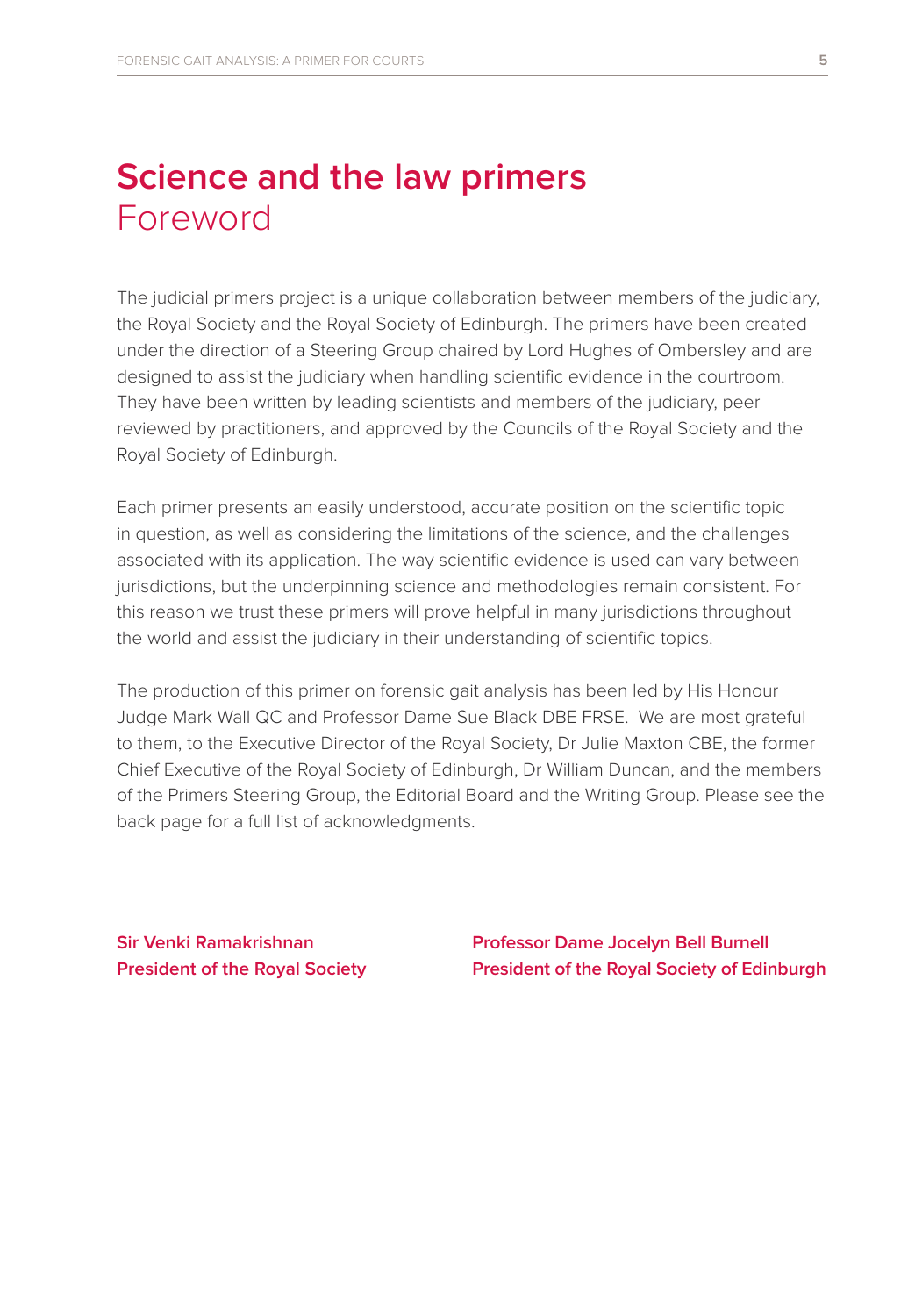### **1. Summary**

Forensic gait analysis, the direct visual comparison of two or more video recordings to establish whether they are of the same individual or different individuals based on the gait pattern alone, is a relatively new form of evidence in the UK criminal courts. Its underpinning science is sparse and largely translated from the more developed fields of clinical gait analysis and biomechanics, with more recent insights from biometrics. Care is required, however, in assuming that techniques developed in one field can be applied in another with quite different objectives. The scientific evidence supporting forensic gait analysis, as currently practised, is thus extremely limited.

When forensic gait analysis is used as an aid to positive identification of a suspect, the following matters should be borne in mind:

- There is no evidence to support the assertion that gait is unique within current or foreseeable limitations of measurements used in forensic gait analysis.
- There is no credible database currently that permits assessment of the frequency of either normal or abnormal gait characteristics.
- There are no published and verified error rates associated with the current methodology.
- There are no published black-box studies of analyst reliability and repeatability.
- There is no standardised methodology for analysis, comparison and reporting of gait characteristics.

Excluding a suspect on the basis that their gait is different from that of the individual recorded on video should be less demanding than making a positive identification. However, there is even less evidence to support the use of video in this context. There are several factors that may cause individuals to walk differently on different occasions and these require accounting for before a suspect could be reasonably excluded, and such research is sparse.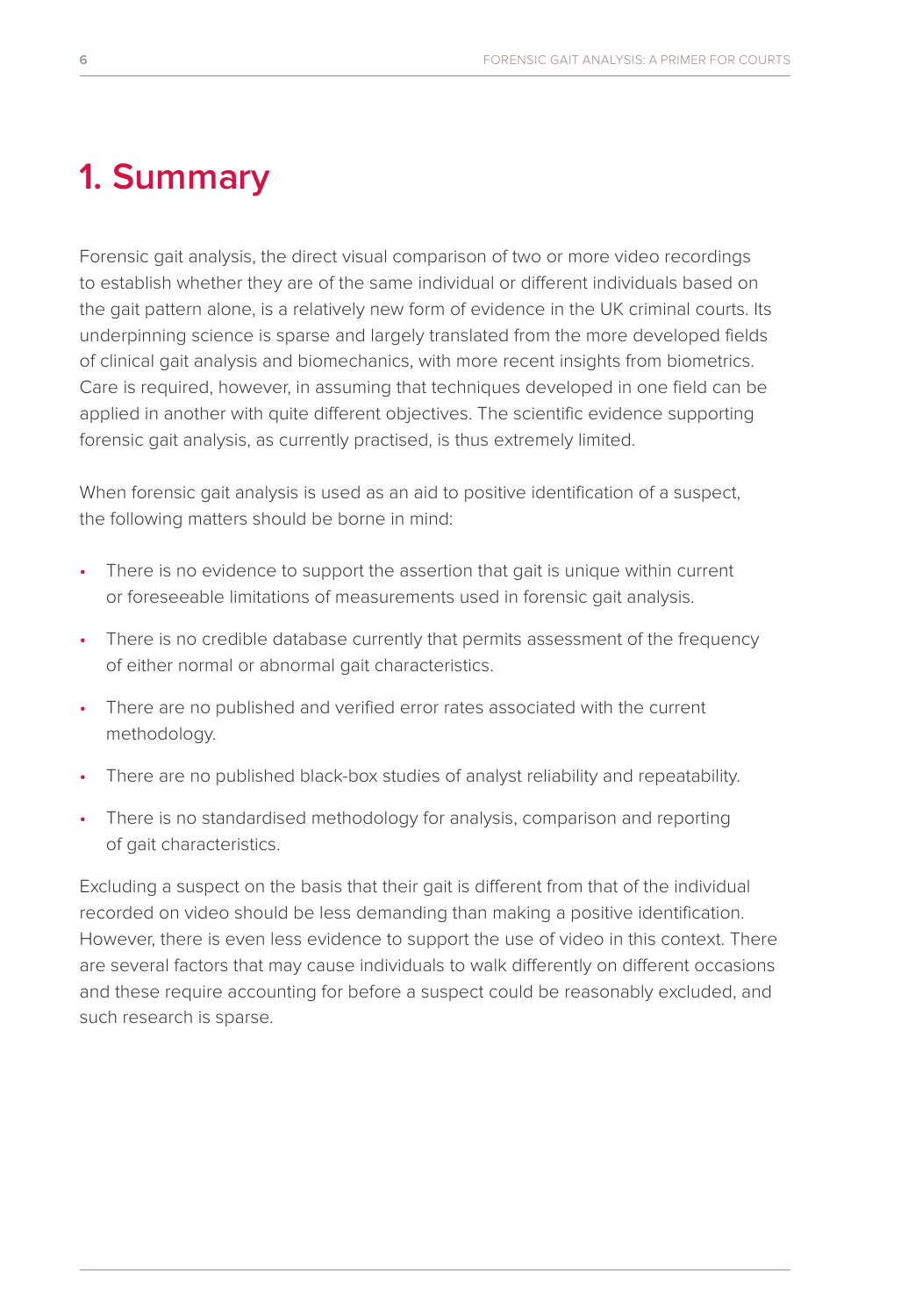A wide range of professionals may present as a Gait Analyst, which is not a legally protected title. There are no academic qualifications in forensic gait analysis per se, and so professionals involved in the field may hold qualifications in a wide range of related areas. The professional or academic background, qualifications or professional registration of an individual are thus unlikely to give unambiguous confirmation of their competence to act as an expert witness in relation to forensic gait analysis evidence.

This report is limited to visual comparisons. Automated methods of extracting data from video and making comparisons are being developed for biometric purposes and the potential for adapting these for forensic purposes is being explored. While these may hold considerable promise for the future, rigorous testing will still be required to validate their use for evidential admissibility.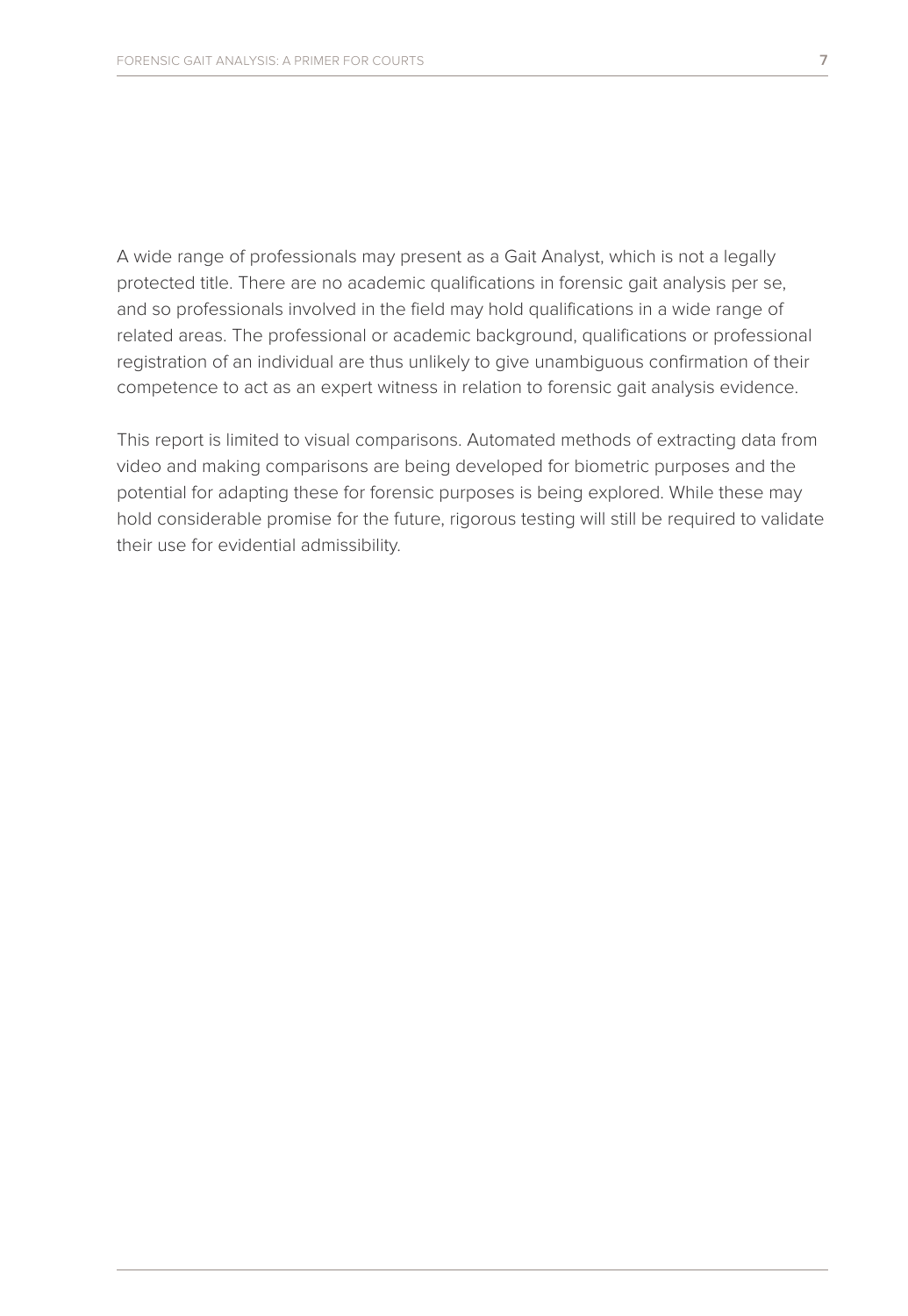### **2. Introduction and scope**

The rather loose Oxford English Dictionary definition of gait as the 'manner of walking' encompasses the word's common usage. Many people walk with a distinctive gait and the assumption that this may assist in identifying someone is reasonable. Gait analysis was first admitted as evidence into criminal proceedings in the UK in 2000, in a case of armed robbery, *R v. Saunders*, heard at The Old Bailey Central Criminal Court in London (Kelly 2000). The evidence included closed-circuit television (CCTV) images which showed the defendant's alleged bow-legged gait which a podiatrist<sup>1</sup>, acting as expert witness, stated would be expected in only 5% of the UK population. The admission of such evidence is still infrequent today but is likely to become more common as CCTV cameras become more prevalent in both public and private spaces. It is also likely that other forms of video recording (from mobile phones, for example) will be offered as evidence in the future, and this primer is intended to cover all forms of video recording.

While the desire to use video recordings in this way is reasonable, there is limited scientific research to assist a court in deciding whether such evidence is sufficiently reliable and/or of high enough quality to be admitted, and what safeguards are required to ensure that evidence is presented and used appropriately. Such evidence can be used in two contexts; to identify a suspect from a pool of possible suspects, or to exclude someone as a person of possible further interest. The aim of this primer is to present the latest scientific research in forensic gait analysis and provide guidance upon how such evidence may be used, based on an informed critique of that research.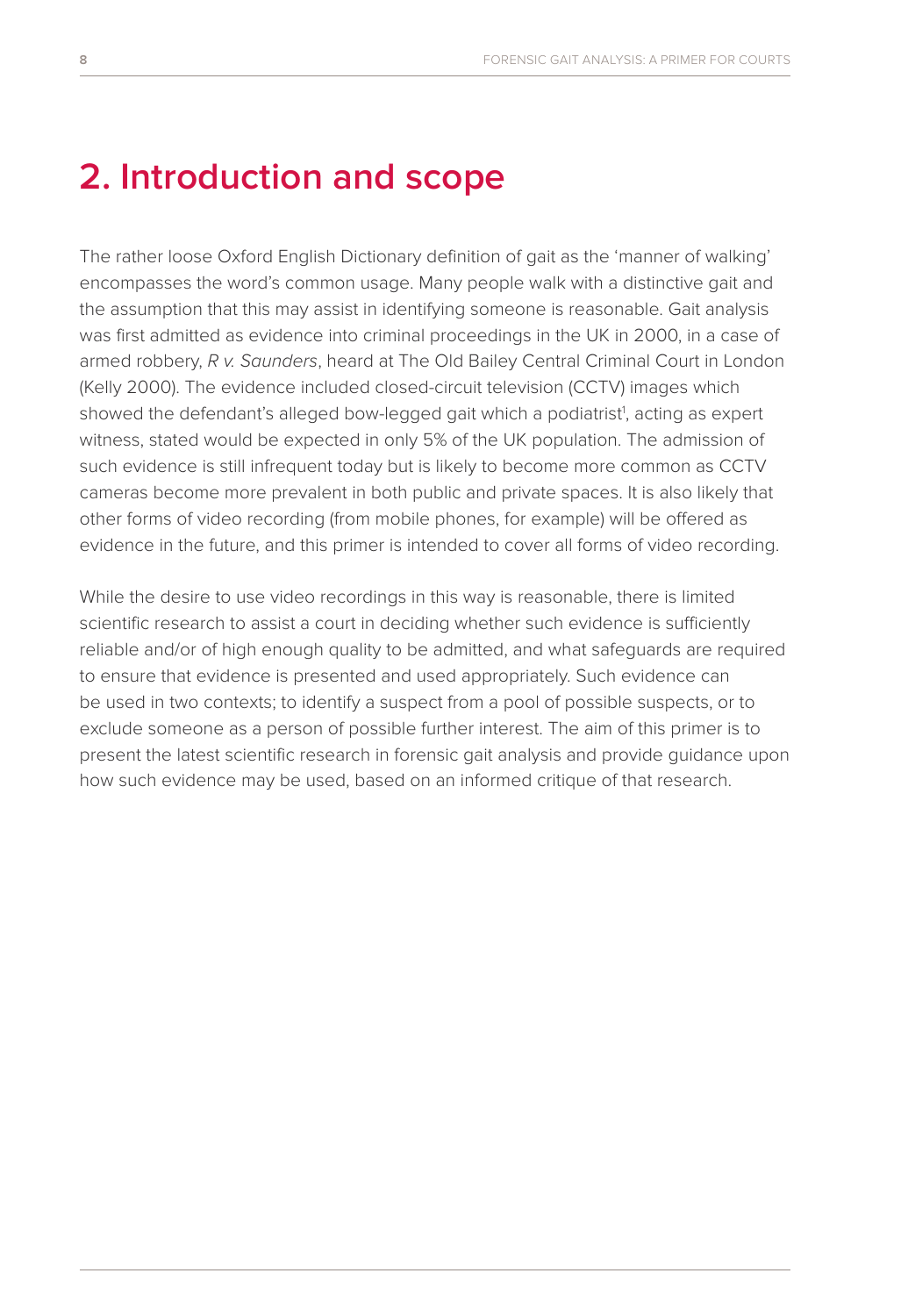Gait analysis means different things to different people (see Section 5). This primer will be restricted to the direct visual comparison of two or more video recordings by an expert witness to establish whether they are of the same individual or different individuals based on the gait pattern alone. It does not cover computer analysis of video images, which is known as biometric gait analysis<sup>2</sup>, nor other aspects of podiatric gait analysis such as footprint analysis. Most of our current understanding of human walking has come from the fields of clinical gait analysis and biomechanics, with a smaller and more recent contribution from biometrics. While the focus of this primer is on forensic gait analysis, it has been necessary to make some reference to literature from these broader fields.

Video footage will capture more than just the gait pattern of an individual. For example, it may capture clothing and may include records of habits such as smoking. The richness of this visual material means that video evidence undoubtedly has importance beyond what can be concluded from the analysis of the way a person walks. This primer focuses solely on what information can be gained from video footage as it relates to the gait pattern.

<sup>1</sup> See Section 5 for discussion of different professions involved in clinical gait analysis.

<sup>2</sup> Biometric gait analysis is a rapidly developing field with a considerable and growing evidence base. Jain and Ross (2015) have, however, clearly delineated the 'gap' between biometrics and forensic analysis and it should not be assumed that techniques that are appropriate to one are necessarily transferrable to another. Bouchrika *et al*. (2011) have explored some of the issues experienced in applying techniques used in biometric gait analysis to forensic investigation but, in their conclusions, outline several barriers to routine implementation alongside their summary of the potential that the techniques offer. We are currently unaware of such techniques providing evidence that has been used in a criminal case.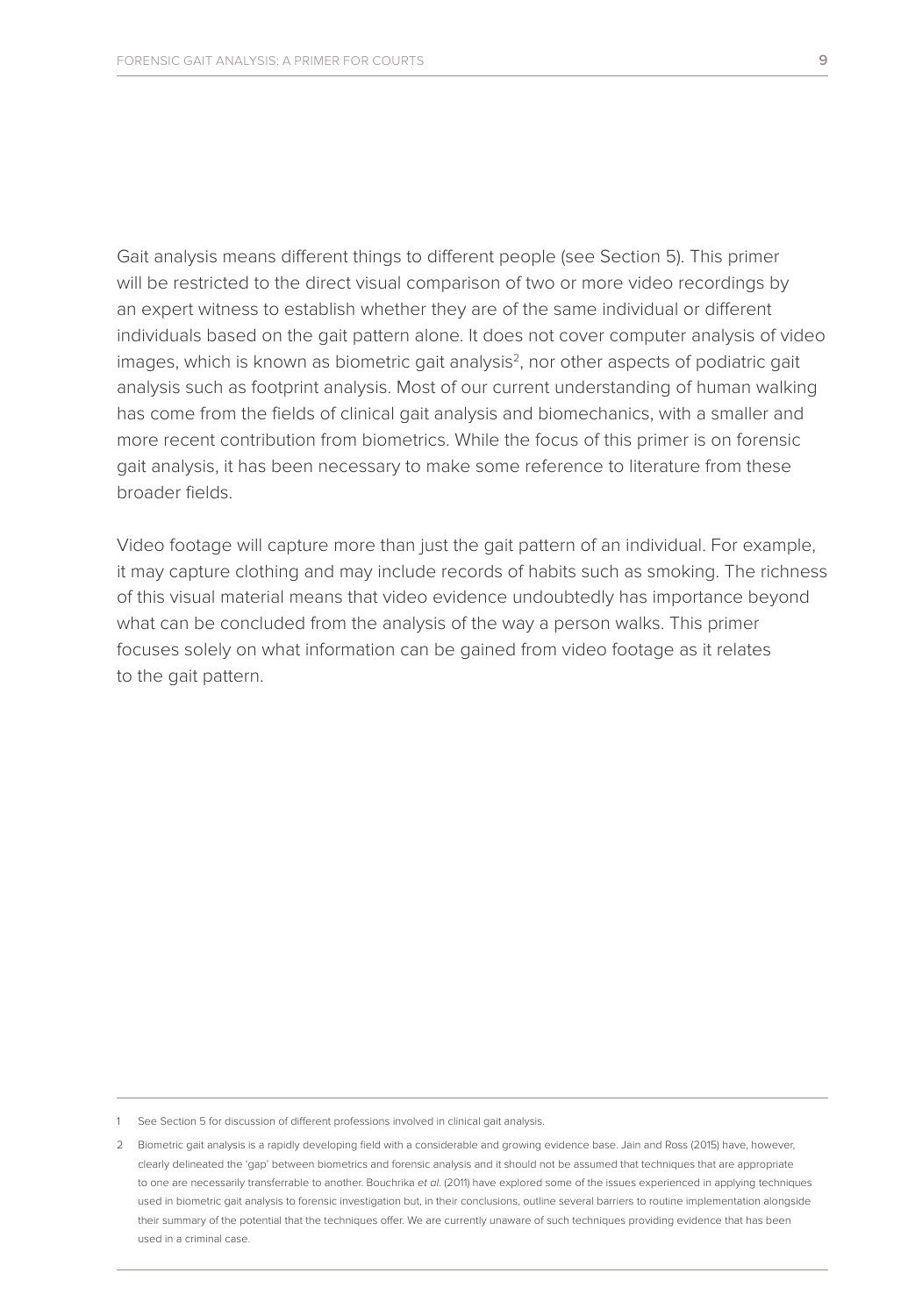### **3. Science**

### **3.1 Definition**

Different professional groups have focused on different aspects of gait analysis. It is important to recognise this, as an acknowledged expert in one area of gait analysis will not necessarily be qualified to provide an opinion in another. More detail about other areas of gait analysis and the professionals involved is included in Section 5.

The focus of this primer is forensic gait analysis. This has been defined as, 'The identification of a person or persons by their gait or features of their gait, usually from closed-circuit television (CCTV) footage and comparison to footage of a known individual' (Birch *et al*. 2015, Kelly 2000). It should also be extended to include the negative, ie to exclude the person captured on the footage as being the known individual. The focus of this primer is on the use of such evidence in court but the same techniques have the potential to be used as an intelligence-based investigative tool without forming part of the formal legal evidence.

Most analysis relies on expert subjective opinion regarding the similarity of specific gait features identified within certain frames of the video data. Such features, for example, might relate to whether an individual walks with bow legs or knock knees or has a foot pointing in or out. Although the focus of gait analysis is often on the lower limbs, it can also include consideration of joints and segments of the entire body. The analysis might also include the use of simple software tools to allow measurements of lengths or angles from individual frames of video recordings (Lynnerup and Larsen 2014)<sup>3</sup>. While such tools might report results to high precision (fractions of a degree, for example), their use generally requires manual identification of features on the video image and results are therefore dependant on individual expertise, which is likely to be far less precise. There are, however, no known studies describing accuracy of manual identification of these features.

3 It should be noted these are quite different from the sophisticated algorithms that extract more complex data from video recordings in biometric analyses.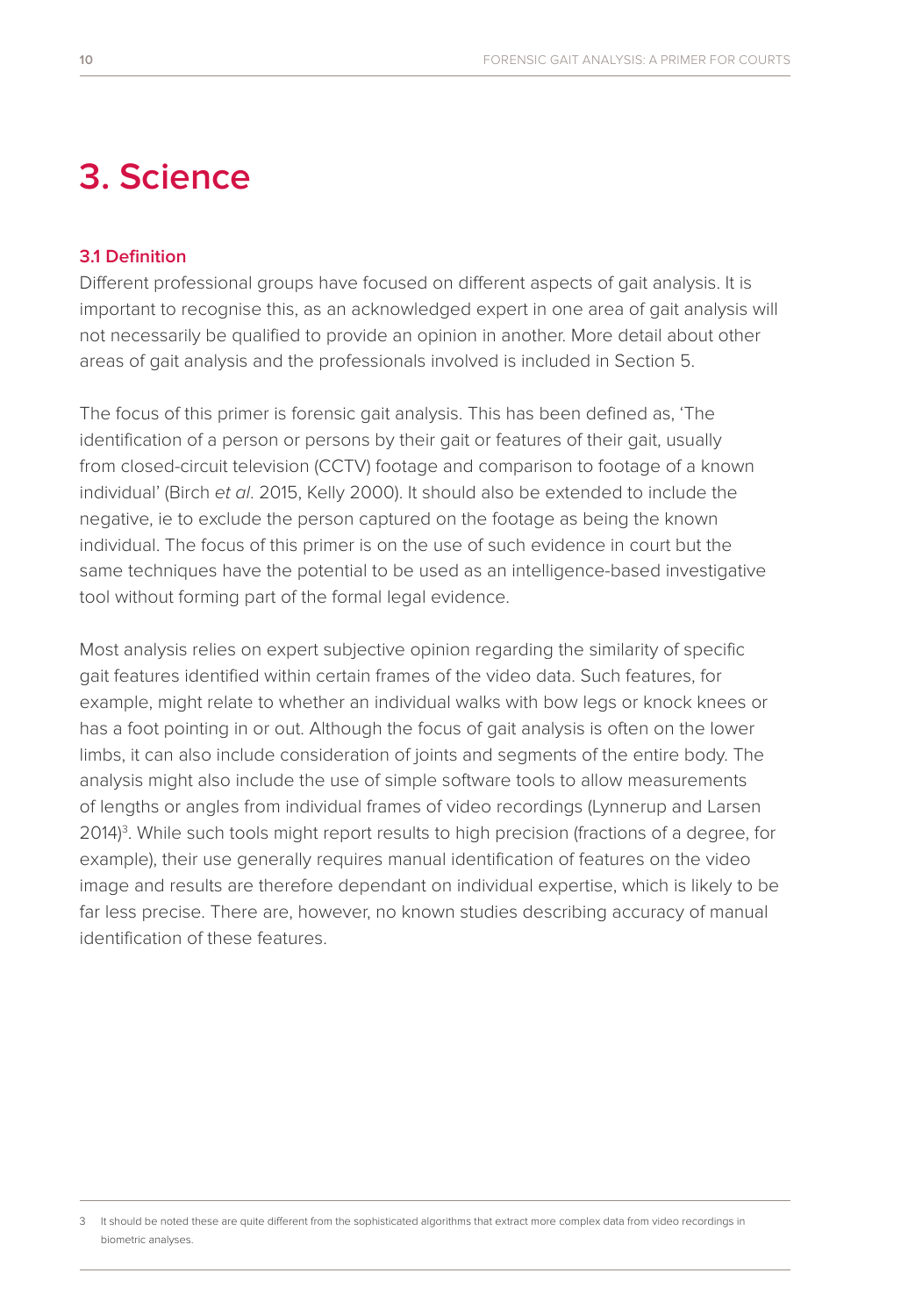#### **3.2 Scientific evidence base: black-box studies**

Forensic gait analysis is a young discipline and remains essentially subjective in nature. The best available method for establishing the scientific basis for subjective techniques in legal proceedings is a black-box study. In such a study, a range of practitioners would be provided with paired sets of video footage similar to that generally used in court proceedings. Some would be of the same individual and some would be of different individuals. The results would be used to calculate the frequency with which footage of different individuals was falsely identified as matching (the false positive rate), and the frequency with which footage of the same individual was not identified as matching (the false negative rate).

No large, high-quality black-box studies of forensic gait analysis have been published. The only study which comes close to this design is that of Birch *et al*. (2013a) which asked seven 'experienced analysts' to choose a match to one target individual from five suspect walkers. The failure rate on this exercise was 29% (ie the correct suspect was only identified in 71% of tests).

In summary, no directly relevant black-box studies have been performed to establish the validity of forensic gait analysis. The only indirectly applicable black-box study suggests that false positive rates are unacceptably high.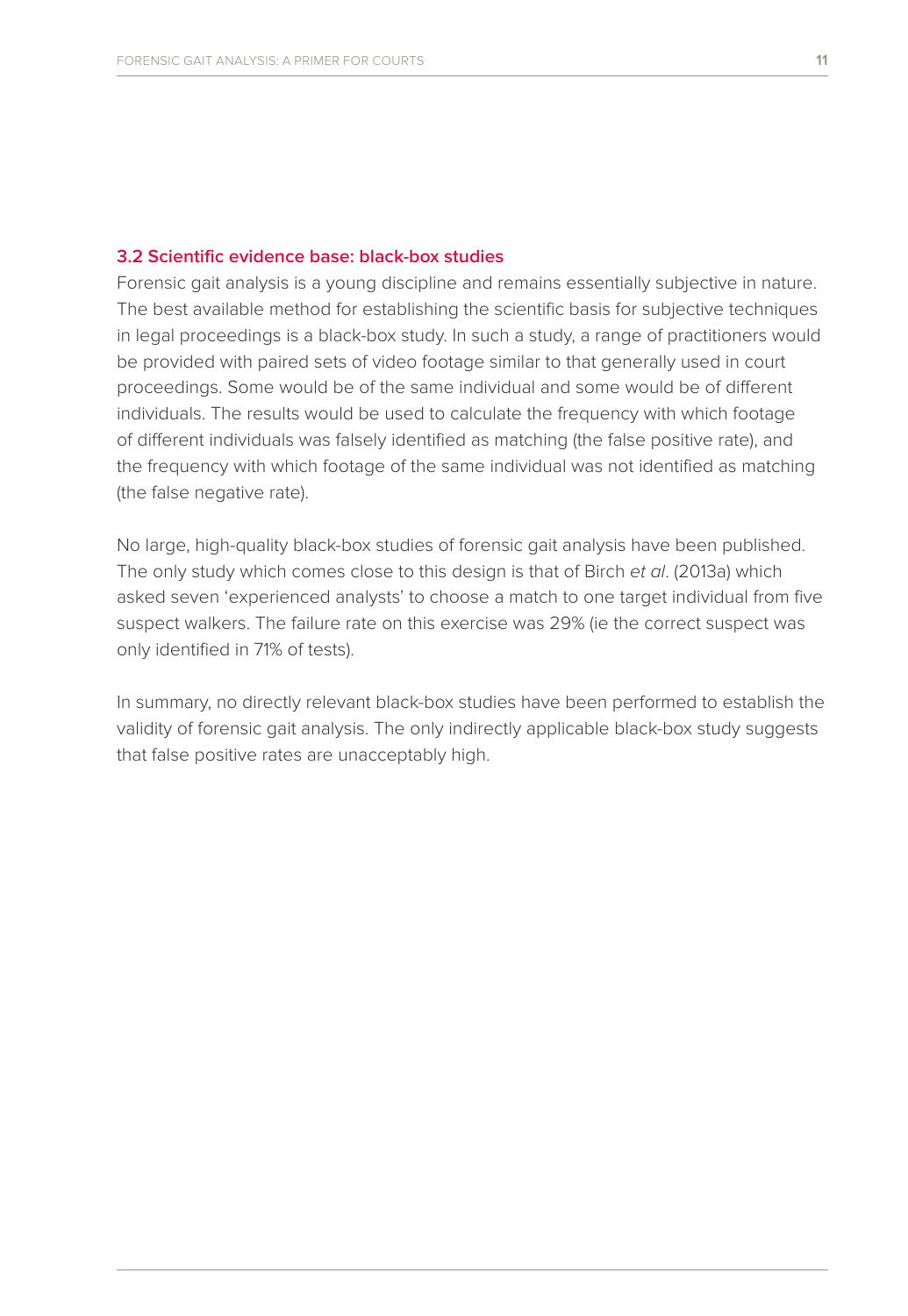#### **3.3 Scientific evidence base: indirect evidence**

In the absence of more direct empirical evidence, the utility of forensic gait analysis is based on the underpinning science, which is largely derived from clinical gait analysis and biomechanics. One of the challenges of assessing the evidence base for forensic gait analysis is that it often requires interpretation of research that has been conducted for one purpose (clinical gait analysis) in the context of another (forensic gait analysis). This is further complicated by the adoption, within forensic gait analysis, of the framework and terminology that has been developed almost exclusively within the UK by podiatrists. This is, at times, quite different from that of the wider clinical gait analysis and biomechanics community, although there have been recent attempts to harmonise terminology (Birch *et al*. 2015). Such terminological issues may make it challenging for the judge or jury to assess whether an expert's opinion is genuinely evidence-based or more likely, opinion-based. It is also likely to lead to confusion if contrasting opinions are offered by more than one expert witness.

Clinical gait analysis also differs from forensic gait analysis in that the data capture here is planned, conducted under idealised conditions (with respect to such issues as lighting and camera positioning), with a cooperative subject (often partially dressed to remove the masking effect of clothing) and performing a standardised task (walking in a particular direction, in an uncluttered environment at a particular speed). Patients often have specific impairments which result in a gait pattern which is markedly different from the range of variation expected in the general population. Although direct comparison is not straightforward this generally means that the forensic gait analyst has considerably greater unregulated challenges to address than does the clinical gait analyst and it should not necessarily be assumed that results from clinical gait analysis can therefore be translated to forensic gait analysis.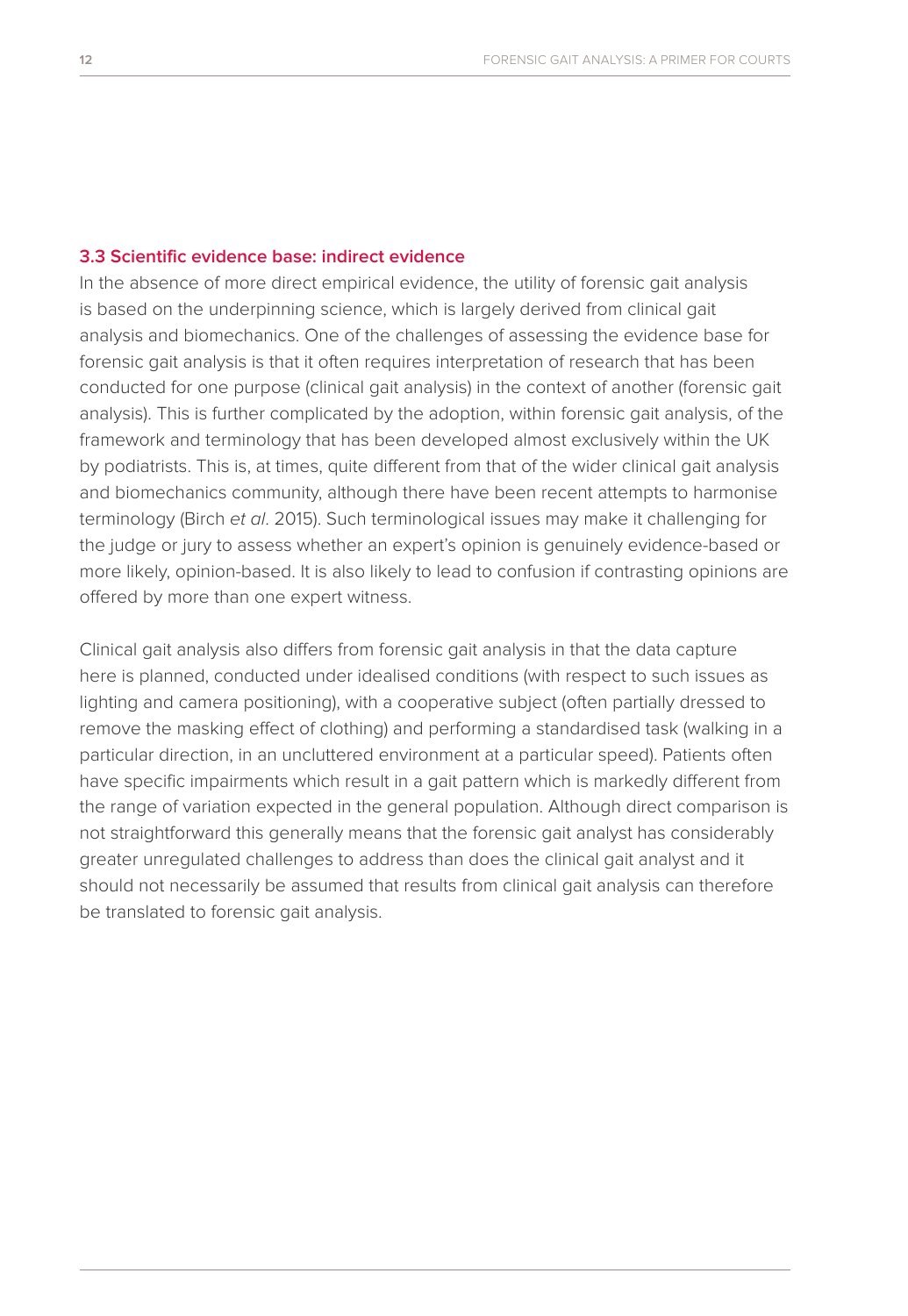#### **FIGURE 1**

Joint and segment angles. The knee flexion angle is the angle between the thigh and the shank. The foot out angle is the angle that the foot makes with the direction in which the individual is walking. Note that there is some subjectivity in where these lines are drawn and thus in the angle measured between them.



One of the aspects that links forensic and clinical gait analysis is that many of the features of interest are angles measured in degrees. This might be a joint angle such as the knee flexion angle, that between the thigh and the shank when observed from the side, or a segment angle, such as foot out angle, that between the foot and the direction of walking as viewed from above (Figure 1). In clinical gait analysis, angles are measured using sophisticated equipment capable of making three-dimensional measurements under ideal conditions. In forensic practice, angles are estimated from two-dimensional video, often under less than ideal conditions. Much of the science that has been developed from clinical gait analysis is thus applicable to forensic gait analysis but it is important to remember that the latter is inherently less precise and more subjective.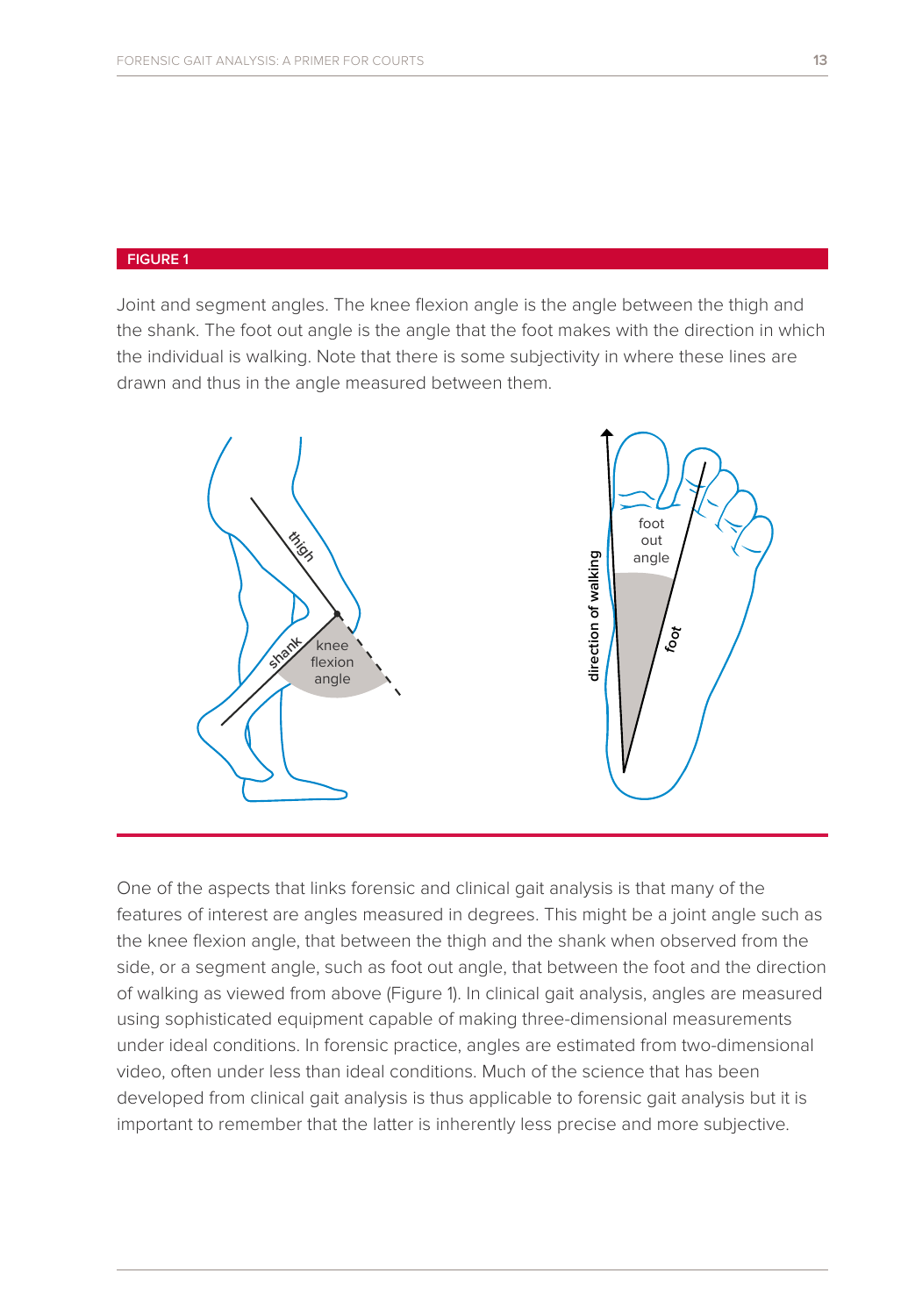Scientific studies designed specifically to provide an evidence base for forensic gait analysis are only just beginning to emerge and are of variable scientific quality. There is a tendency to accept, as axiomatic, several statements for which there is little or no supporting evidence. One critical example is the assumption that every individual has a unique gait pattern (eg Krishan *et al*. 2015). Where citations are given, they are often to earlier documents that have also accepted these statements as axiomatic rather than providing empirical evidence of support. The following sections will thus examine the scientific evidence base for the key aspects of forensic gait analysis, both through objective and subjective assessment.

#### 3.3.1 How unique is an individual's gait?

The claim that gait analysis can be used to identify someone unambiguously, has an underlying basic assumption that gait pattern is unique. Most papers either take this as axiomatic or cite secondary sources which trace back to the early work of Murray (1967) or Winter (1979, 2009) where the statement is unproven conjecture.

At one level, any continuous measure can be used as an identifier. If two individuals appear to have the same measurement, then that measurement can be examined with greater precision until a difference is eventually achieved. This, however, assumes that it is possible to take ever more precise measurements. The precision with which measurements can be made from video footage has not been established but the repeatability of measurements made during clinical gait analysis under idealised conditions (person partially undressed and via the use of sophisticated measurement systems to track the position of markers attached to the skin) has been well documented. In clinical gait analysis, the variability in measuring joint angles (the angle at which the knee is bent or foot turned out for example) can be as high as  $\pm 5^{\circ}$ (technically the standard deviation, McGinley *et al*. 2009) using high-tech measuring systems and a little higher (±6°) when a physiotherapist performs a clinical examination of a patient (Fosang *et al*. 2003, McDowell *et al*. 2000). It is unlikely that measurements from video footage will be more reliable and on this basis a measurement error of ±5° is perhaps the best that can be expected. In comparison, the average variability in joint angles between adults is between ±4° and ±7° (Morel *et al*. 2017, Pau *et al*. 2014, Speciali *et al*. 2014). It can therefore be reasonably concluded that accuracy in forensic gait analysis techniques is considerably less than that required for an individual's gait pattern to be considered unique.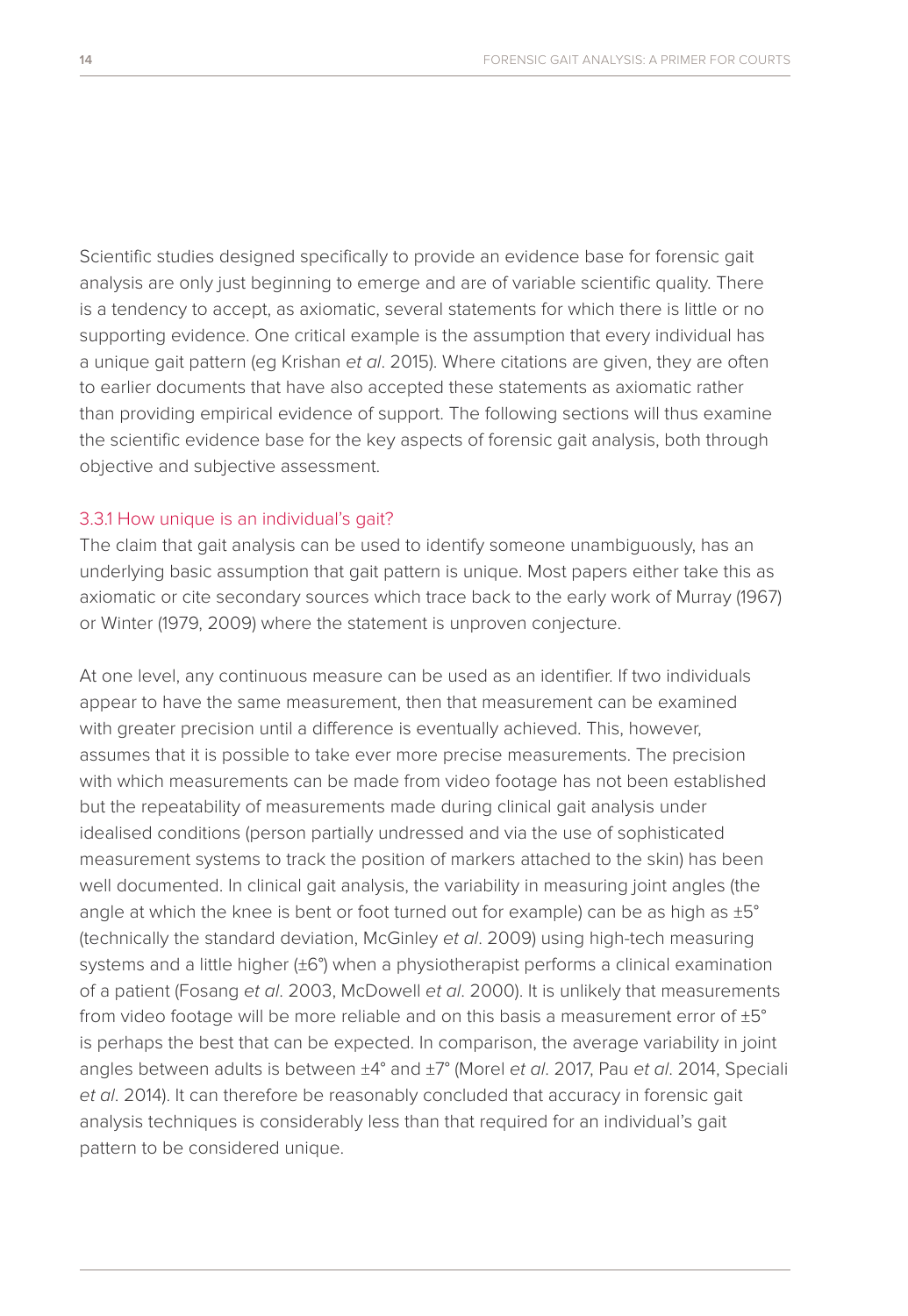A related issue is the amount of variability shown by an individual's gait across time. Even if more precise measurements could be recorded, this would not help if the individual being measured varies between those measurements. The gait pattern of an individual walking indoors along a level walkway at their own chosen speed shows little variation (typically less than 1°), within a day or across a week (McGinley *et al*. 2014) or even several months (Matovski *et al*. 2012). However, an individual's gait pattern does vary quite markedly with walking speed (Kirtley *et al*. 1985, Schwartz *et al*. 2008, Yang *et al*. 2014a), characteristics of the walking surface (Fong *et al*. 2008, Menz *et al*. 2003, Wannop *et al*. 2014), in cluttered or crowded environments (Reed *et al*. 2006), carrying a load (Majumdar *et al*. 2010), or when fatigued (Radzak *et al*. 2017) and even while using a mobile phone (Seymour *et al*. 2016). It will also depend on the footwear being worn (Cronin, 2014, Franklin *et al*. 2015). Injury or intoxication by alcohol and other drugs also clearly have the potential to alter walking patterns as does a persistent injury or recovery from such. Finally, particularly as the use of forensic gait analysis comes more to the public's attention, it is possible that individuals may choose to walk differently to evade detection.

Based on both the limited precision of measurements and the variability of walking pattern in response to a wide range of factors, it is not currently possible to consider any individual's walking pattern to be unique. Birch *et al.* (2016a) acknowledged that if gait is unique then 'that uniqueness is at a level which requires precise measurements' and that, given the limitations in making measurements from video footage, 'forensic gait analysis, as currently practised, is not capable of identifying a person'4 . They go on to state that 'the features of gait that can be identified are class-level features, which is to say a feature that occurs in a proportion of the population, and therefore demonstrate compatibility rather than uniqueness'. Larsen *et al*. (2008) make a similar point in concluding 'we are able to state with reasonable certainty whether the suspect could be the perpetrator, but it is not possible to identify the perpetrator positively.' If the lack of proof of uniqueness is accepted, then the incidence of specific characteristics within the population requires to be known to permit an error rate to be calculated.

<sup>4</sup> It is worth noting that biometric gait analysis uses computerised extraction processes to obtain more complex and precise data (eg Larsen *et al*. 2010, Pataky *et al*. 2011) and it is this which makes its potential to identify individuals different to that of video-based forensic gait analysis as it is currently practised.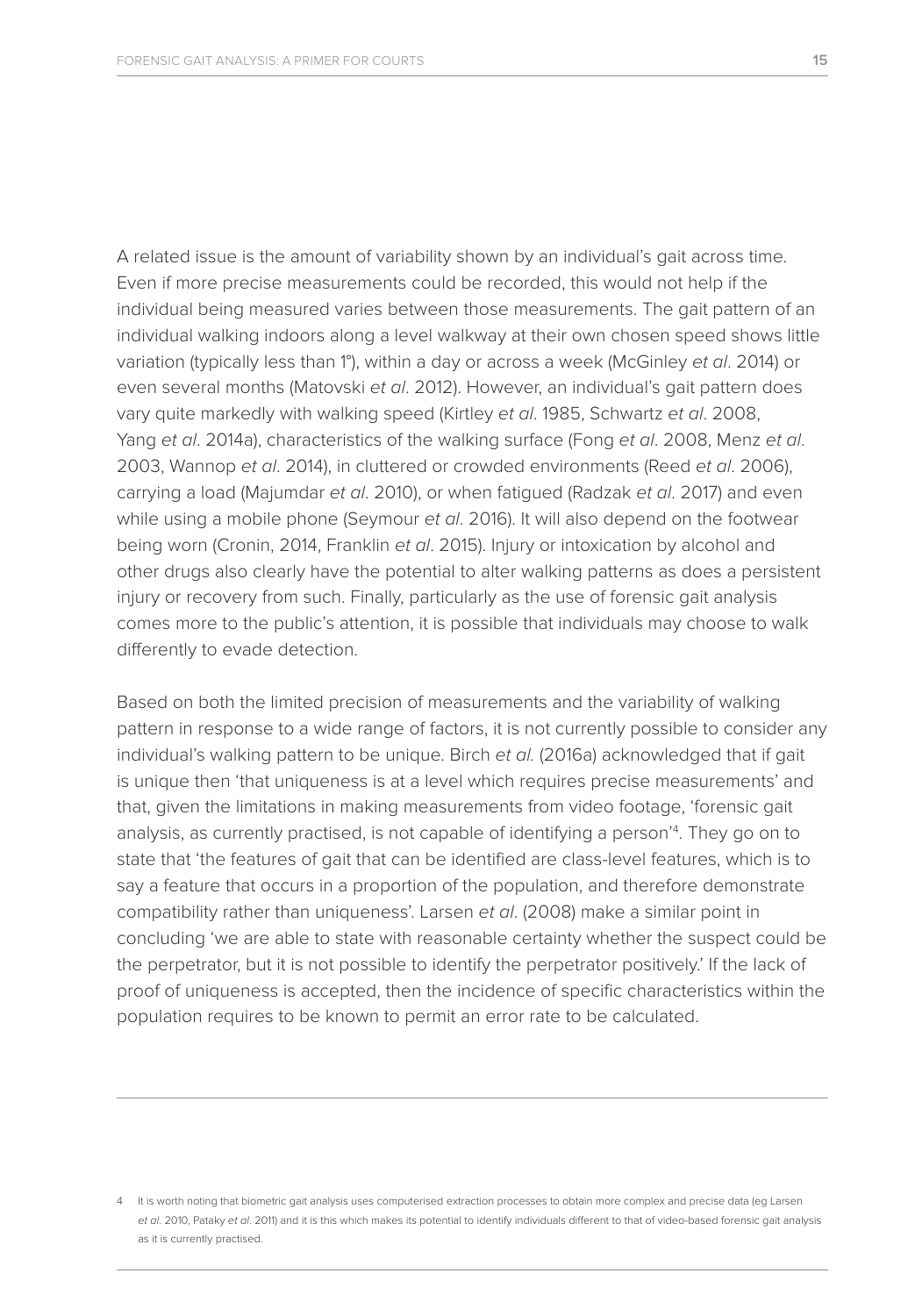#### 3.3.2 How common are individual gait characteristics?

Much forensic gait analysis focuses on identifying specific characteristics of gait (foot out angle is one example, see Figure 1) which are reported to be uncommon. If infrequent characteristics are observed in two or more clips of video footage, there is an increased likelihood that that footage is of the same individual than if commonly occurring characteristics had been observed.

A project to establish a database of the occurrence of gait features identified within forensic gait analysis in the UK population has recently commenced but the results have not yet been published (Birch *et al*. 2016a). However, there is a considerable volume of literature describing human gait pattern and its variation. Standard text books (Kirtley 2006, Rose and Gamble 2006) present data, often in the form of graphs, which record the average pattern of movement and represent the inter-individual variability. A recent study (Pinzone *et al*. 2014) has shown considerable agreement between such datasets collected independently in Australia and the USA in terms of the variability between individuals. Given that measurements such as the mean (indicating the average measurement) and standard deviation (indicating the range of variability) are known, the likely frequency of a given characteristic occurring within the population can be calculated. These data are available from instrumented laboratory-based gait analysis and could be used to estimate the frequency distribution of occurrence of observations made from video data. Why such information is rarely, if ever, presented by forensic gait analysts is unclear.

While such data are widely available for the movement of the joints and body segments of the pelvis and lower limbs, information about arm, upper body and head movement is less common. This is partly because the movement of the head and arms in everyday life is driven largely by the context in which an individual is walking (with someone else, holding an object, along a busy pavement, or up a steep incline) and not because they are necessarily an inherent part of an individual's gait pattern.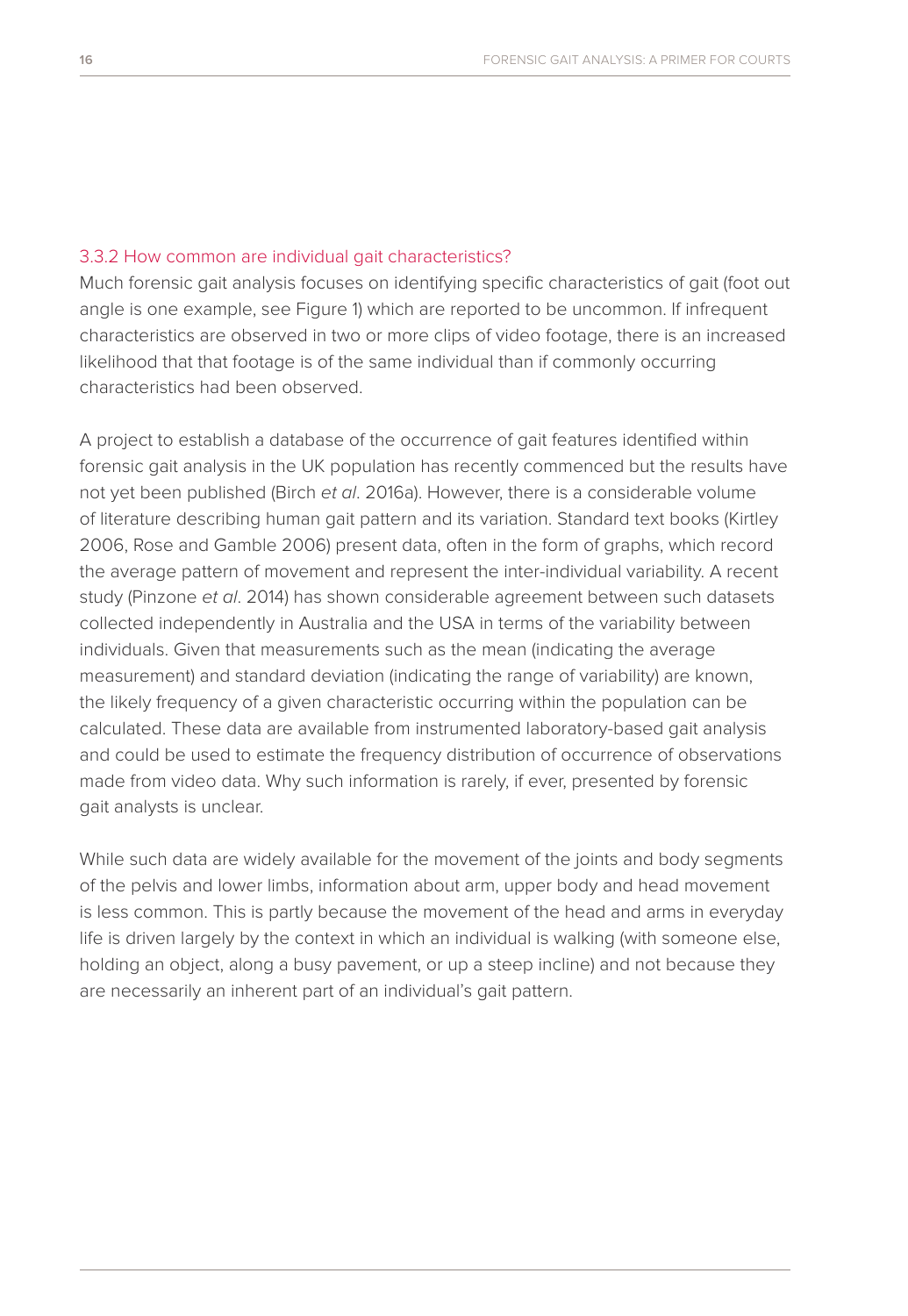It is important to appreciate that some features have more potential to be useful in differentiating between individuals than others. For a feature to be useful it should be consistent within an individual, different between individuals and those differences should be measurable. Yang *et al*. (2014b) collected gait data from 12 healthy adult men walking in a gait laboratory. They reported that knee and ankle angles in the middle of the gait cycle varied least between individuals, while hip angles varied most, suggesting that the hip angles would be most useful in differentiating between individuals. Even so, the variation between individuals in hip angles is only 5° (standard deviation) which is unlikely to be detectable given the lack of precision of current video analysis techniques.

Another issue is the identification of multiple characteristics. If one characteristic is expected to occur in one in ten of the population and another in one in five of the population it is tempting to conclude that the combination of those features will only occur in one in 50 of the population  $(5 \times 10 = 50)$ . This is only true if the characteristics are statistically independent, which is rarely the case in gait analysis. Thus Birch *et al*. (2016a) found that 1 in 14 of a population had the right knee pointing inwards and 1 in 17 had a right foot pointing inwards. The combination of the two was present in the database as 1 in 27, not the 1 in 238 that might have been expected if the two characteristics had been independent. Until the level of dependence of such measures or features is known, estimates of how much certainty is added by identifying multiple uncommon characteristics should be regarded with caution.

#### 3.3.3 How well can we recognise differences in gait?

Most people know someone who has such a distinctive gait that they are confident that the person could be recognised. It must be remembered, however, that recognition is generally multi-factorial and people will subconsciously combine information about the gait with other information, such as where they see the person, or what they are wearing, perhaps their size and stature or the sounds that are made by footwear or clothing. It is also worth noting that the very fact that some people stand out as having a characteristic gait is indicative that most people do not. Also, familiarity with the person is an important variable for consideration and one which generally does not apply in forensic gait analysis.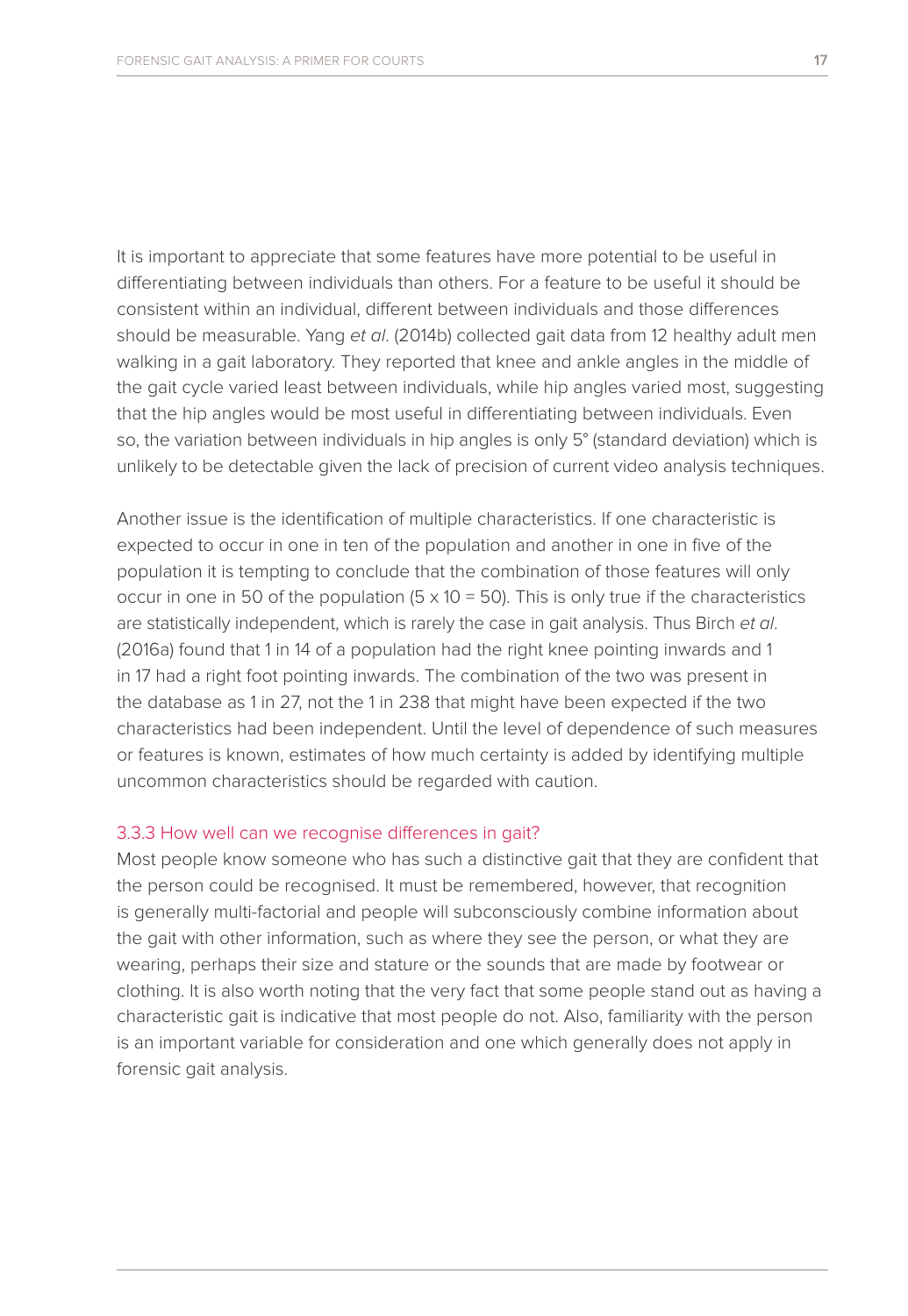There are claims in the academic literature that humans are 'quite good' at identifying people from their gait (summarised in the Appendix). This is generally a rather liberal interpretation of results. Papers tend to focus on reporting the results of statistical tests which generally confirm that the results are unlikely to have occurred by chance. In criminal proceedings, where the standard of proof is high, the rate of incorrect identifications – which generally ranges between 20% and 50% (see Section 6 for references) – is an area of considerable concern.

It should be noted that these studies used an essentially continuous display of gait (a capture frequency of 20 frames per second or above). Modern video footage is often of a sufficiently low capture frequency to remove this sense of continuous movement (less than eight frames per second). Early work shows that it was virtually impossible to distinguish between people on the basis of static pictures of light point patterns<sup>5</sup> (Kozlowski and Cutting 1977), and more recent work confirms that the ability to identify gait features reduces as the video capture frequency (number of images per second) reduces (Birch *et al*. 2014).

### 3.3.4 How accurately do we grade our own ability to identify people using gait data?

In the absence of objective measures, a court will often rely on an expert witness' subjective self-assessment of the confidence they have in the analysis they present. No studies have examined this directly but two (Birch *et al*. 2016b, Kozlowski and Cutting 1977) have investigated the correlation between the confidence that individuals have in making decisions on the basis of gait data and the accuracy of those decisions. The accuracy of decision-making did improve with confidence but, even when analysts recorded the highest levels of confidence in their decisions, 1 in 6 decisions were wrong in the first study and 1 in 3 in the second. The participants in these studies were students but, in the absence of studies on professionals acting as expert witnesses, the results do suggest that caution is required in accepting a subjective self-assessment of confidence.

<sup>5</sup> Light point studies presented the movement of point sources of light attached to the walker's body against a black background rather than full video.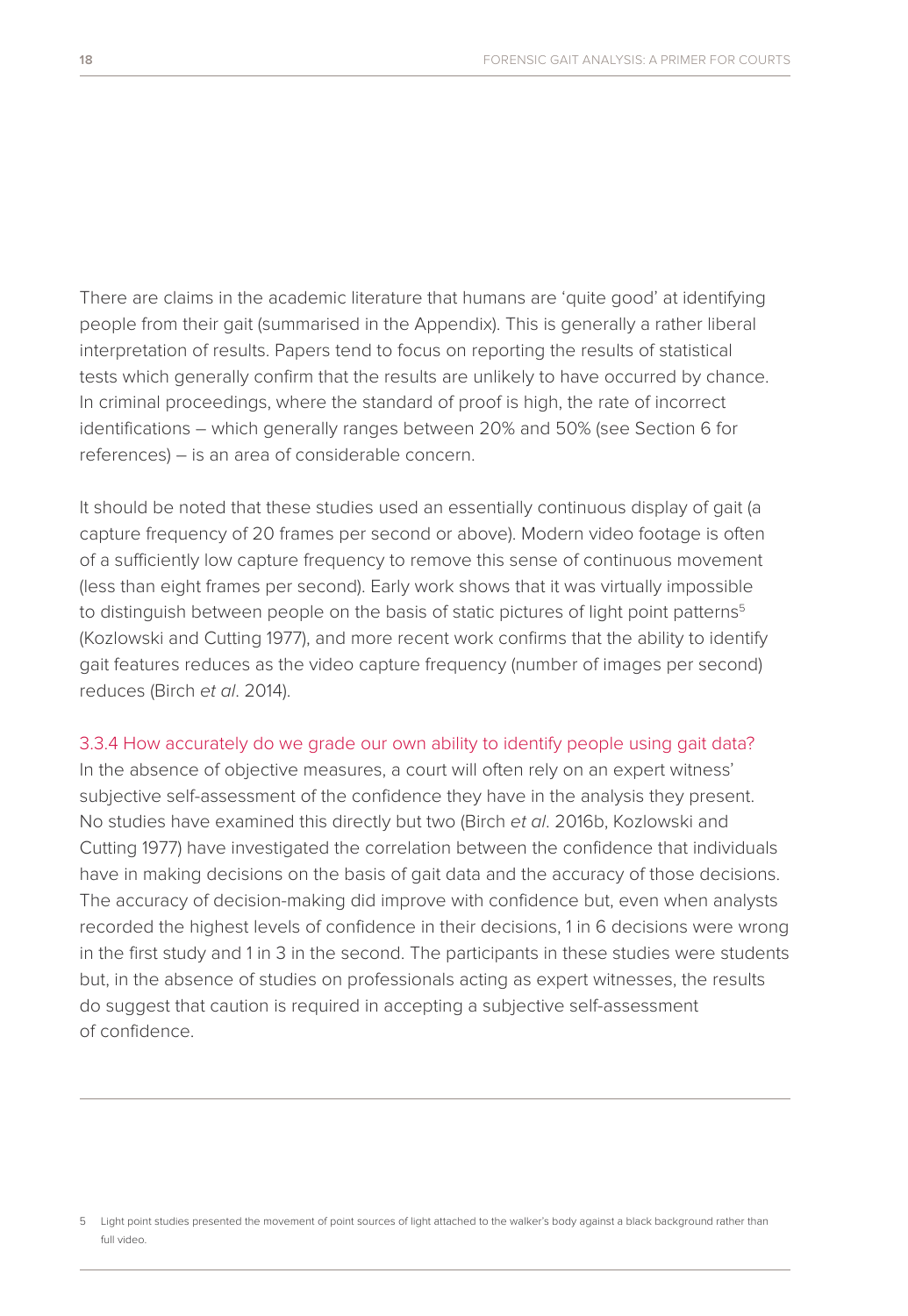### **4. Current best practice in forensic gait analysis**

There is no published standardised approach for forensic gait analysis comparison, and a review of recent cases in which forensic gait analysis evidence was presented suggests that no formal or informal 'industry standard' approach to the analysis or presentation of evidence has yet evolved. No textbook focusing specifically on forensic gait analysis has yet been published though one is due to become available in 2017 (Kelly 2017). There is a chapter on the topic in a broader textbook on Forensic Podiatry (DiMaggio and Vernon 2011). It is also important to remember that textbooks are generally secondary reference sources and not primary sources which are most commonly found in peer-reviewed publications. The latter generally present a higher standard of scientific evidence as they are peer reviewed, whereas in a text, the author's views may be expressed even if unfounded and unsupported by the scientific community.

Forensic gait analysis is essentially the process of judging whether sample video footage taken of an unknown individual at or near the scene of a crime matches reference footage taken of a known individual at a different location. This requires an analysis of both sample and reference, and then a comparison of those analyses. Best practice in forensic matching generally is achieved when the analysis is performed on the sample and reference independently and then a comparison is undertaken. In an ideal world, both the analyses would be undertaken by independent observers and the comparison undertaken by a third observer. However, in the real world of forensic gait analysis, true independence is generally not possible and a single person is often responsible for all three processes. In this case, a few simple steps can be taken to ensure that the three processes are as independent as possible. The most obvious is to perform them sequentially, leaving a reasonable time gap between the three parts of the process. The sample data should always be analysed first to ensure that the analyst is not either consciously or subconsciously looking for specific features that are known from the reference data to characterise the individual. Documenting the date and time at which the three processes commenced and were completed will provide evidence of the attempted independence.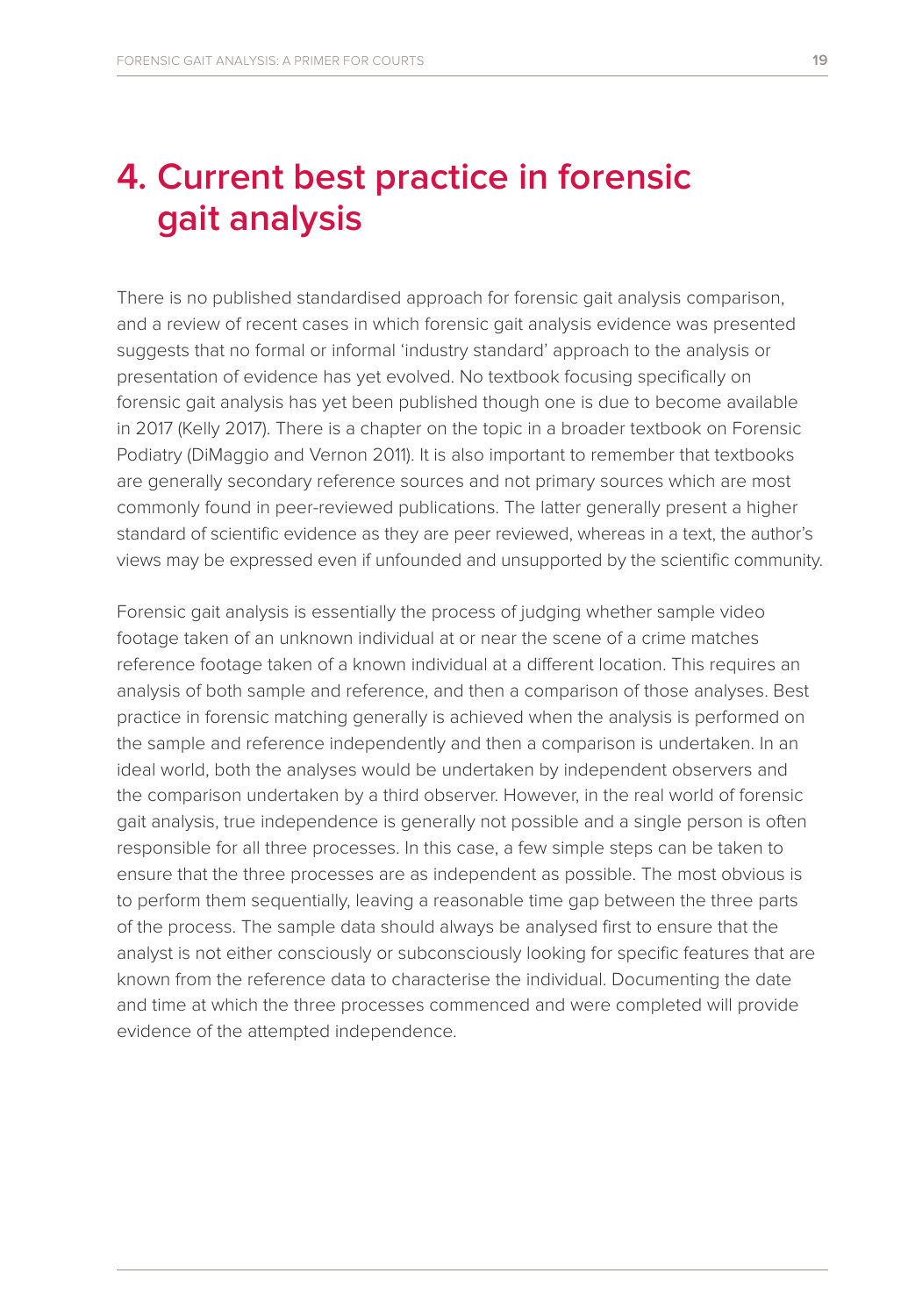### **4.1 Analysis**

Most forensic gait analysis starts with the presentation of video footage by the investigating authority or defence legal team. There will generally be two or more samples of video footage and the requirement is to determine, through a process of comparison, the likelihood that they are, or are not, of the same individual. When the analyst is supplied with the video footage they will also be informed of its context and of any subsequent alterations to the recordings (eg enhancement, compression, editing and/or truncation). Most analysts will expect to receive data in digital format and will anticipate a loss of quality if data has been transferred from analogue tapes or compressed to aid transferability. The original recordings should be available for comparison purposes when necessary.

The analyst will assess the video footage to determine if it is of adequate quality to facilitate a comparison with a second recording. DiMaggio and Vernon (2011) have prepared a tool to guide this assessment of quality, which is replicated below in Table 1, although little detail is given as to exactly how this should be used, or where, on the continuum represented by the double-headed arrows, optimum footage quality would sit. Although the original table caption (used here also) describes this as a tool for assessing quality objectively, its use is essentially subjective. A later paper (Birch *et al*. 2013) describes the process of further development of this tool but does not include any further detail of the tool itself.

In assessing the quality of the footage, the analyst may choose to enhance the image quality by adjusting contrast and other features to reduce the effects of poor lighting, shadows or reflections. A full data log of changes made to the working copy of the video footage will be retained in the case notes.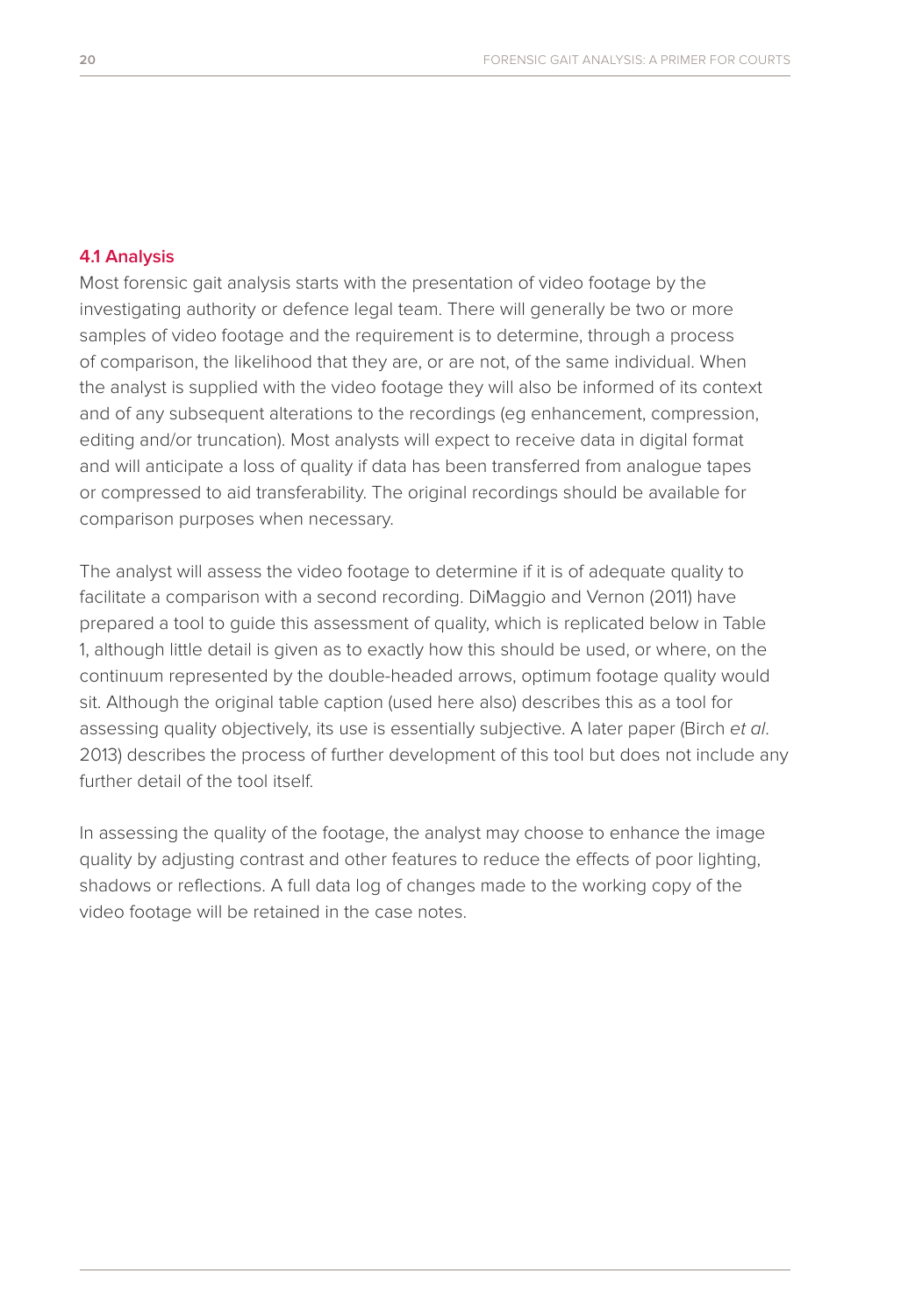#### **TABLE 1**

Draft template for assessing the quality of a recording in the context of evidence provision (DiMaggio and Vernon 2011). It should be noted that while the preference is in general for factors on the left-hand side of this table, this is not always the case, as for example, 'too bright' can obscure detail just as much as 'too dark'.

| <b>Picture</b>                  |  |                                     |  |  |  |  |
|---------------------------------|--|-------------------------------------|--|--|--|--|
| Very sharp                      |  | Very blurred                        |  |  |  |  |
| Very good contrast              |  | Very poor contrast                  |  |  |  |  |
| Too bright                      |  | Too dark                            |  |  |  |  |
| Lighting                        |  |                                     |  |  |  |  |
| Very good lighting              |  | Very bad lighting                   |  |  |  |  |
| No shadow interference          |  | Significant shadow interference     |  |  |  |  |
| No reflection interference      |  | Significant reflection interference |  |  |  |  |
| Direction of light source good  |  | Direction of light source poor      |  |  |  |  |
| <b>Direction</b>                |  |                                     |  |  |  |  |
| Directly from the side          |  | Directly from the front or back     |  |  |  |  |
| <b>Frame rate</b>               |  |                                     |  |  |  |  |
| Continuous flow of image        |  | Series of still images              |  |  |  |  |
| <b>Subject</b>                  |  |                                     |  |  |  |  |
| Whole of upper body in shot     |  | None of upper body in shot          |  |  |  |  |
| Whole of lower body in shot     |  | None of lower body in shot          |  |  |  |  |
| Moving very fast                |  | Moving very slowly                  |  |  |  |  |
| Ten steps or more in shot       |  | Two steps or less in shot           |  |  |  |  |
| Clothing good for gait analysis |  | Clothing poor for gait analysis     |  |  |  |  |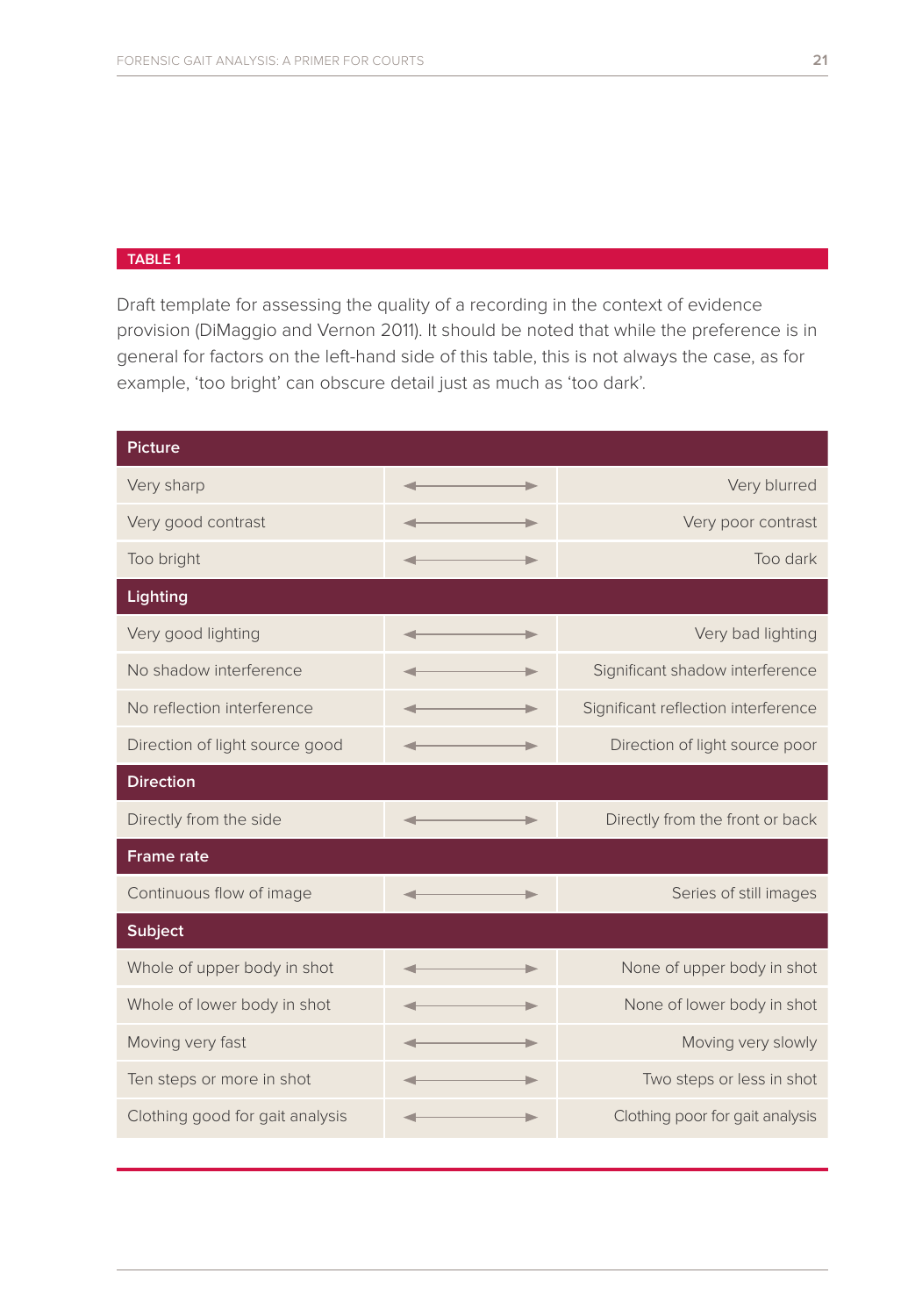A first sweep of the video footage is performed to assess what information is available and which sections of the recording should be the subject of more detailed analysis. Those sections are then examined for evidence of general characteristics of the person's gait, followed by a more detailed description of specific anatomical joints and body segments. Some analysts will begin with a pre-defined checklist of gait features that they consider relevant to forensic gait analysis (Birch *et al*. 2016a, DiMaggio and Vernon 2011, Larsen *et al*. 2008), but there is considerable variation between these checklists both in overall structure and detailed application. DiMaggio and Vernon make a distinction between gait features (specific characteristics of a joint or body segment) and forms (more general patterns of movement spanning a range of joints). Their list is clearly influenced by a clinical background, and most of the forms and some of the features are unlikely to occur in individuals without a diagnosed medical condition (eg hemiplegic or paraplegic gait). Most forensic gait analysts tend to assess whether these characteristics are present but some indication of the frequency of such a characteristic would be of value. DiMaggio and Vernon (2011) also suggest that at this stage the analyst should assess whether the identification of the characteristics might have been influenced by factors relating to the recording (eg lighting level, viewing angle) or the person (eg walking over uneven ground or particularly quickly or slowly). Consideration of the viewing angle is particularly important as, while gait is three-dimensional, video is two-dimensional, and the information that can be gained about specific gait features will be highly dependent on how the camera is positioned in relation to the individual and the direction in which he or she is walking.

There appears to be little consistency in the formal recording or presentation format for forensic gait analysis reports. The report should include a general assessment of the quality of the recordings and of any issues within specific segments of the footage (this might be incorporated along with a description of findings or collated somewhere else if this improves the clarity of the report). The report should record the characteristics that have been identified, making clear reference to the segments of footage that support any observation. Often these will be 'dynamic' characteristics only apparent when the footage is viewed as video across some time interval. Less commonly, characteristics will be exemplified in specific frames of camera data which may be extracted as still images and inserted in the report to give support to conclusions drawn. In this case reference should be made as to whether the still frames are representative of the general pattern or of specific instances such as turning, starting or stopping etc. Ideally the report should be transparent in allowing the reader to understand fully how any conclusion has been reached.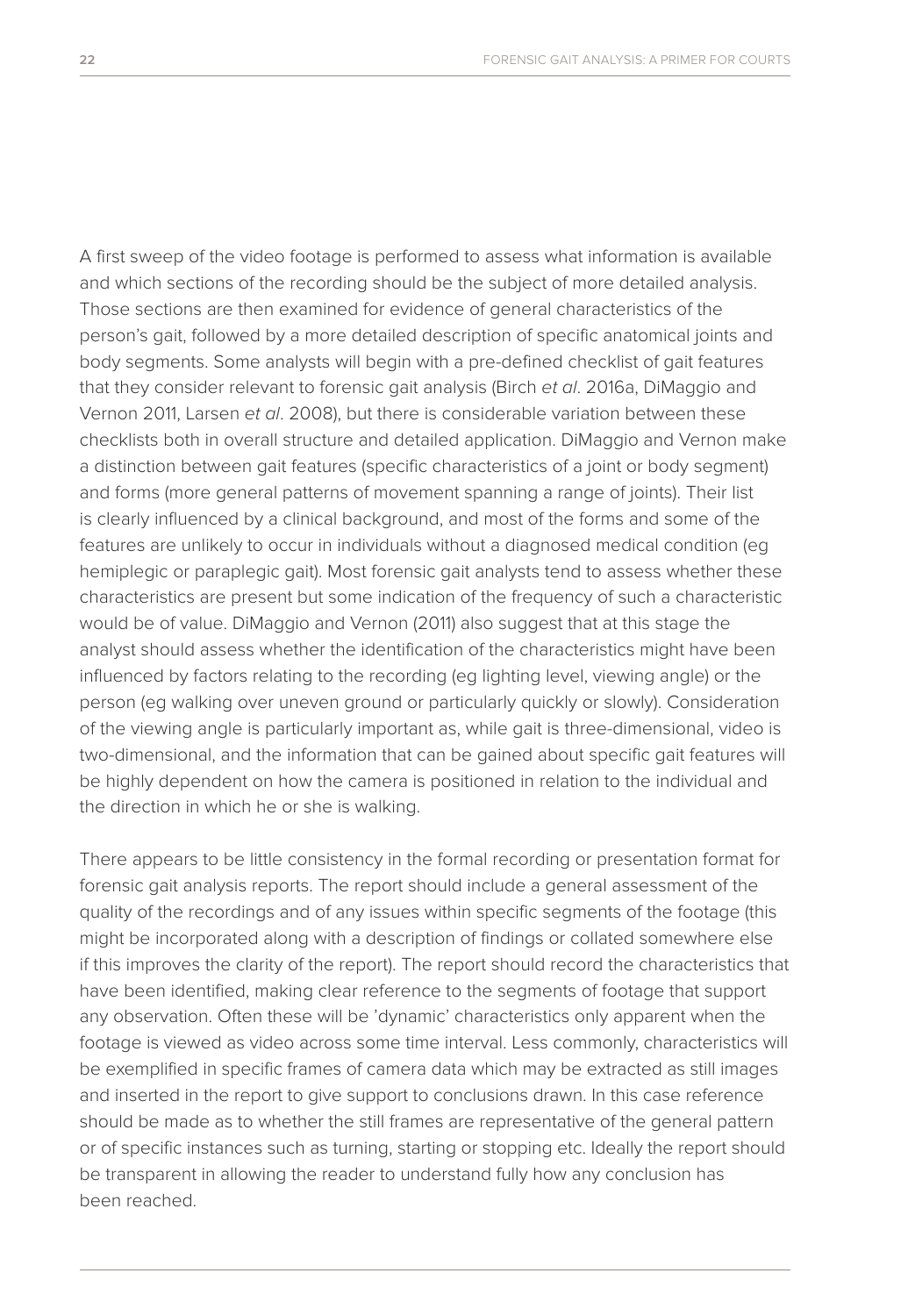### **4.2 Comparison**

Once each video recording has been analysed and reported upon separately, then the analyst should compare both reports to establish whether they might relate to the same individual or whether exclusion is possible. This requires identification of the features that are present in both recordings and of those that are present in one and not in the other. The comparison also needs to take account of any concerns about data quality or other aspects, such as differences in how and when the different footage had been recorded, that might lead to incorrect conclusions. As with the analysis, the comparison should be recorded in a transparent fashion allowing the reader to follow how any conclusion has been reached.

Inclusion of images to support the comparison requires care, as exhibited by one wellpublicised case (Larsen *et al*. 2007). In the comparison, pairs of images, or short video sequences, from different longer video recordings that seem very similar are presented. If these had both been identified as characteristic of the person in separate and independent reports on the two recordings, then the evidence of similarity would be compelling. If on the other hand the analyst had sifted through both recordings together to find the pair of frames that show the closest match, then the evidence may be flawed.

A variety of different approaches has been adopted to summarise the strength of the comparison. Larsen *et al*. (2008) rate the comparison merely as 'agreement', 'nonagreement' or 'comparison not possible' on the separate items in their checklist. They do not include 'disagreement' (videos are clearly from different individuals) which has different implications to 'non-agreement' (there is insufficient evidence to conclude that videos are from the same individual). An alternative might be to use the six-point scale recommended by the Association of Forensic Science Providers (2009) for use across the forensic sciences as reproduced in Table  $2<sup>6</sup>$ . It should be noted that this is intended to be used to rate the overall conclusion rather than on a characteristic-by-

<sup>6</sup> Light point studies presented the movement of point sources of light attached to the walker's body against a black background rather than full video.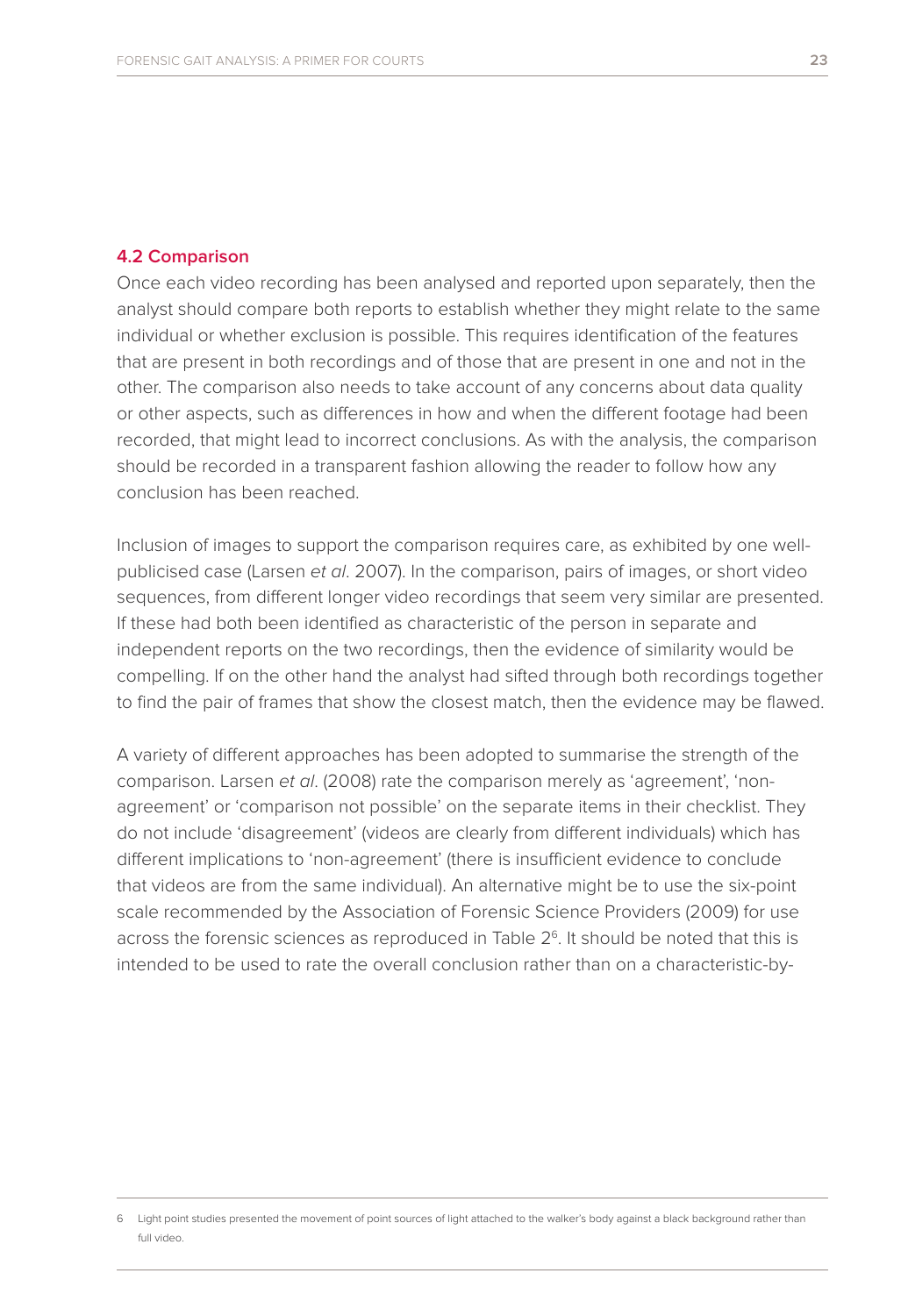characteristic basis. The scale equates verbal equivalents to likelihood ratios (the ratio of the likelihood of a correct match to the likelihood of an incorrect match). Without black-box studies it is not possible to calculate formal likelihood ratios but an incorrect identification percentage of 17% (1 in 6), the lowest (best) from the series of studies in Table 3 (Appendix), equates to a likelihood ratio of 5 and thus to 'weak support for the proposition'. It is difficult to see how the use of any verbal equivalent other than 'weak support for the proposition' could be used to describe evidence provided by current approaches to forensic gait analysis. Use of tables such as Table 2 can also be criticised in that, if the likelihood ratio is known, simply quoting it gives the clearest indication of strength of agreement, and, if it is not known, there is no evidence for using any particular verbal equivalent.

DiMaggio and Vernon (2011) point out that the strength of the conclusion depends in part on how rare any identified characteristics are within the population and it should be borne in mind that currently, this is often only a subjective estimate. A particular advantage of using the list of characteristics as proposed by Birch *et al*. (2016a) is that a database is being compiled of how common these characteristics might be in the UK population (although the publication describes the methodology behind how the database has been developed rather than the information it contains).

### **TABLE 2**

Scale of evidence proposed by the Association of Forensic Science Providers (2009)

| <b>Verbal equivalent</b>         | Value of likelihood ratio |  |  |
|----------------------------------|---------------------------|--|--|
| Weak support for the proposition | less than 10              |  |  |
| Moderate support                 | $10 - 100$                |  |  |
| Moderately strong support        | $100 - 1.000$             |  |  |
| Strong support                   | 1.000-10.000              |  |  |
| Very strong                      | 10,000-1,000,000          |  |  |
| <b>Extremely strong</b>          | more than 1,000,000       |  |  |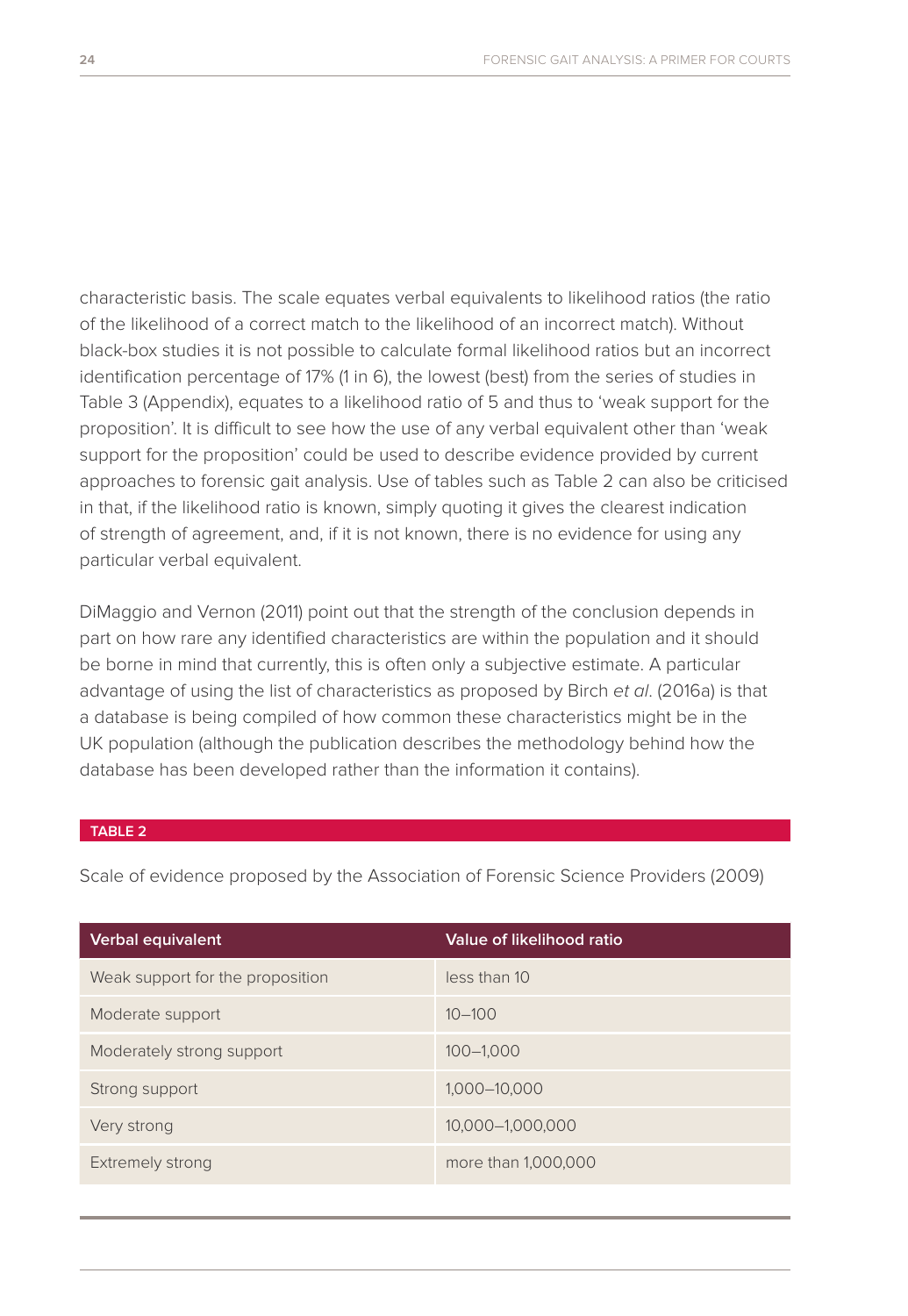### **5. Professionals involved in gait analysis and qualification**

Given the wide range of approaches to gait analysis, there are many different types of professionals that may present as Gait Analysts. This title is not legally protected so there is no formal definition of who is, or is not, permitted to do so. There are no academic qualifications in forensic gait analysis per se, so professionals involved in the field may hold qualifications in a wide range of related areas. It will rarely be clear from the qualification title how much training in gait analysis in general has been undertaken (and it is unlikely that there has been any specific requirement for training in forensic gait analysis). The professional or academic background, qualification or professional registrations of an individual are thus unlikely to give unambiguous confirmation of their competence to act as an expert witness in relation to forensic gait analysis evidence.

A small number of individuals have now developed a specific interest in presenting as expert witnesses and some have developed a formal style of preparing and presenting their material. There is no evidence, however, that their opinions are any more valid than those of individuals who may appear less often in court and present less formally.

### **5.1 Forensic gait analyst**

The self-regulating Chartered Society of Forensic Sciences maintains an Expert Register of individuals who have achieved Accredited Forensic Practitioner (AcFP) status. At present (May 2017) three of a total of 16 registrants are described as *Forensic Gait Analysts*. There is, however, no formal requirement for people to be on this register to act as an expert witness.

The Society awards a Certificate of Professional Competence. This was developed by the Society with a small group of forensic podiatrists as a 'robust, fit for purpose certification model that tested their knowledge and competence to practice as a forensic podiatrist'. This model is currently being 'applied to the testing of competencies in all forensic disciplines'. The scheme for forensic podiatrists is only open to qualified podiatrists. Advertising literature for a current two-day weekend course implies that an individual who is interested in forensic podiatry will be provided with the 'basic preparation required to enable practitioners to undertake the Chartered Society's competency testing in the three areas of forensic podiatry' (of which forensic gait analysis is one).

The University of Huddersfield is currently the only higher education institute in the UK to offer an MSc in Forensic Podiatry, which is obtained through three years of part-time study for podiatrists registered with the Health and Care Professions Council (HCPC).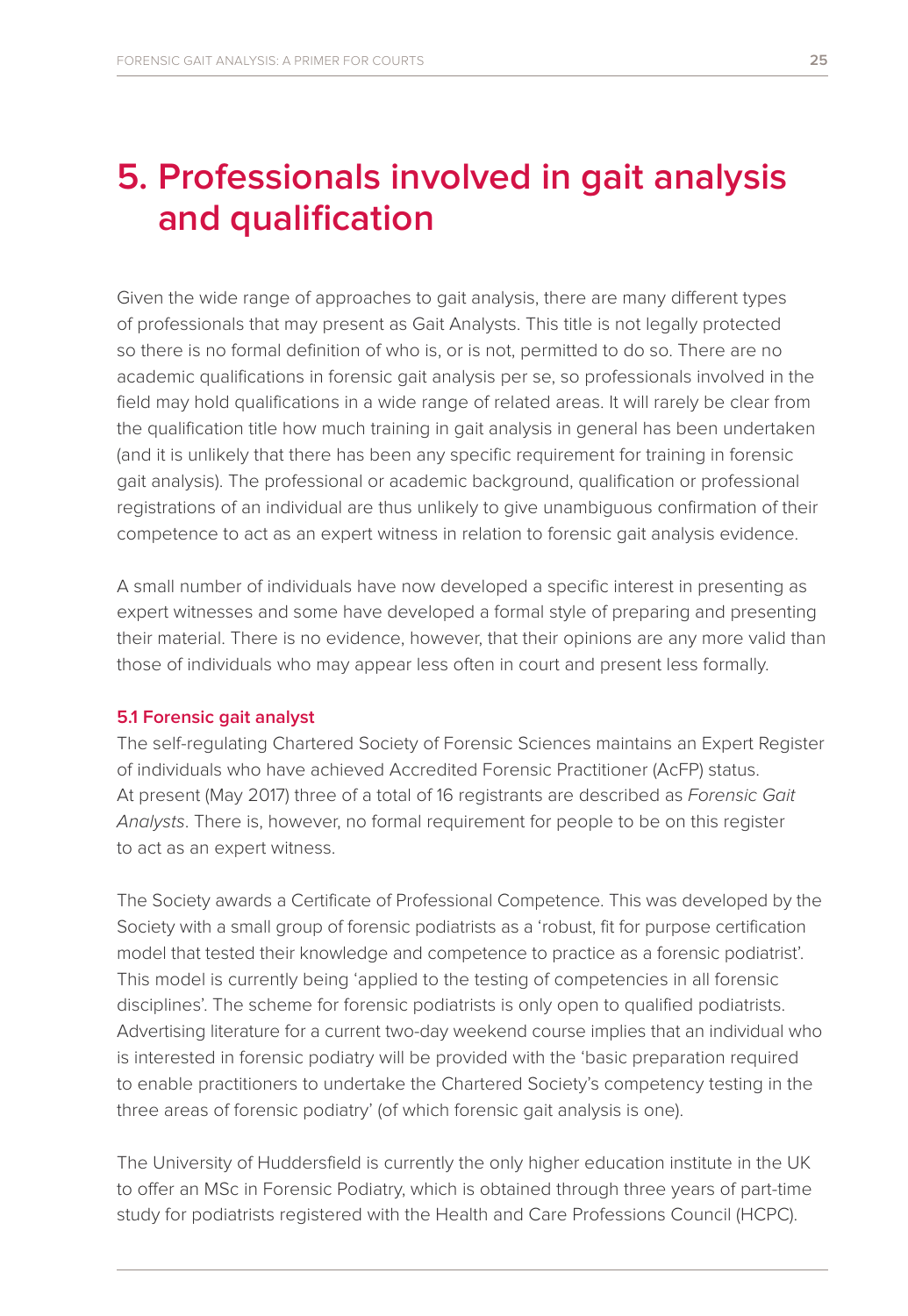### **5.2 Clinical gait analyst**

Clinical gait analysis provides information to doctors and other health professionals to allow them to refine the treatment they recommend to patients and to evaluate how effective this has been. Observational gait analysis relies on what the clinician sees in person and has always been important to orthopaedic surgeons, neurologists, physiotherapists, prosthetists (providing artificial limbs), orthotists (providing splints and braces), bioengineers and podiatrists. Over the last 40 years, the use of instrumented or 3D gait analysis has become more common in specialist centres using optoelectronic (specialised cameras) tracking systems and other equipment to measure how the patient moves. This is generally presented as gait graphs showing how the body moves during walking. Some clinicians also take video of patients to analyse walking, although this is not particularly common and most of the analysis of such footage is essentially subjective.

Perhaps the most important difference between all forms of clinical gait analysis and forensic gait analysis is that clinical gait analysis is intentional, controlled and standardised. Patients are generally asked to undress sufficiently to allow the relevant body parts to be seen and are asked to walk in a particular way in a standardised environment (generally barefoot in a straight line at their preferred walking speed across a level surface without obstacles). In observational gait analysis, it is advised that clinicians situate themselves to view the patient from standard reference positions and this principle is implemented more rigorously in video analysis by the careful positioning of the cameras in relation to the walkway.

In clinical gait analysis, it is also generally assumed that the variation between healthy individuals is small and the focus is on identifying abnormal features in the data that are characteristic of people with different health conditions. A limitation is that even in people with health-related conditions, these features can be too subtle to be distinguished from the full healthy range using even the most sophisticated technology.

Clinical gait analysts within the UK are normally either doctors who must be registered with the General Medical Council or allied health professionals who must be registered with the Health and Care Professions Council7 . Orthopaedic surgeons, neurologists and specialists in rehabilitation medicine are the doctors who are most likely to have

<sup>7</sup> In the UK, biomechanists involved within clinical gait analysis should be registered as clinical scientists or engineers with the HCPC, and are considered as 'allied health professionals' in this context.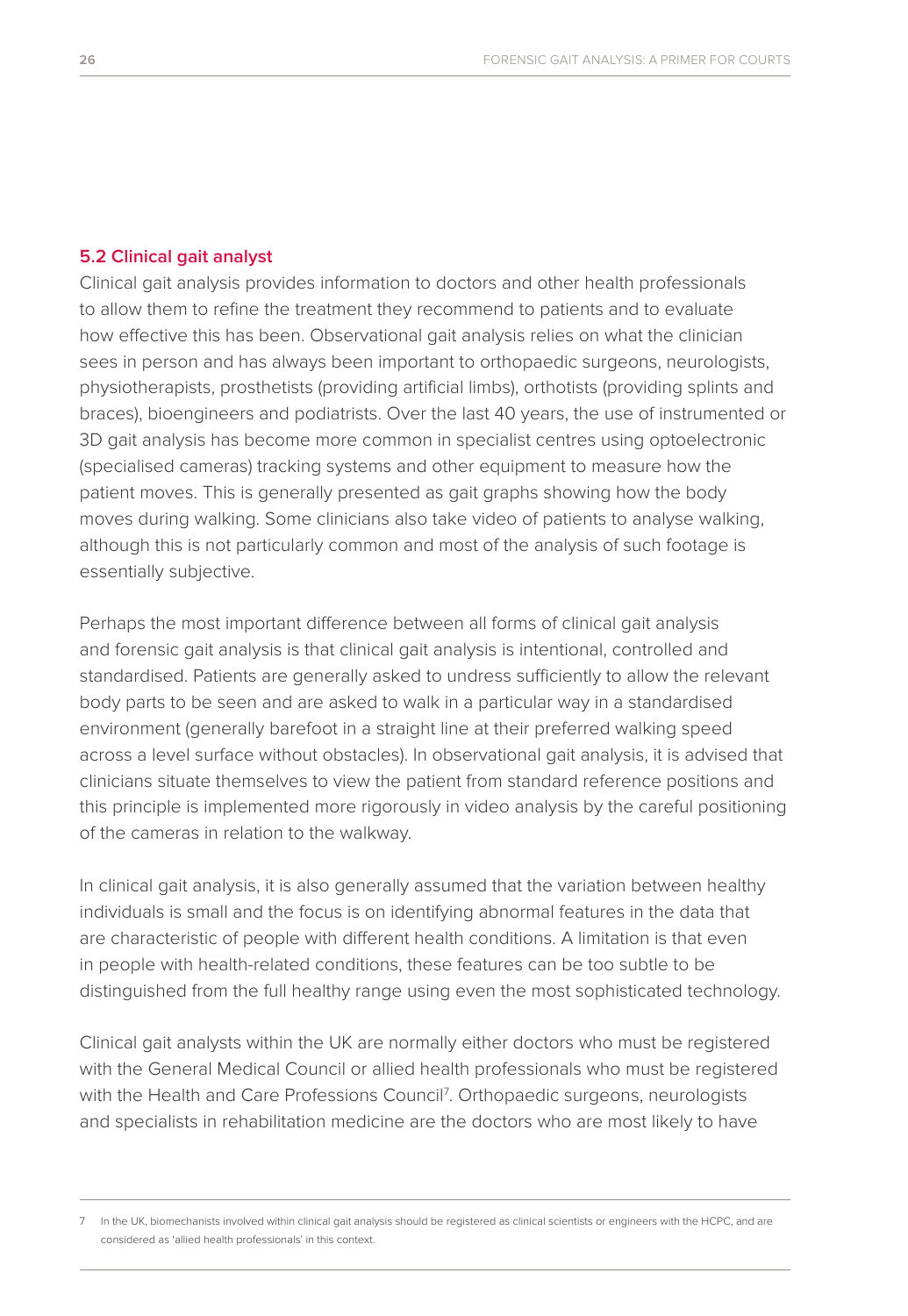expertise in gait analysis. Allied health professionals with expertise in gait analysis are most likely to be physiotherapists, prosthetists (who provide artificial limbs) and orthotists (who provide splints and braces), podiatrists (who focus on the health of the foot) or clinical scientists/engineers (who are experts in biomechanics). Entry to all these professions is now restricted to those with relevant honours degrees but some older allied health professionals entered the profession with alternative qualifications. Many clinical gait analysts will have Master's-level or PhD-level qualifications. A small number of universities now offer an MSc in Clinical Gait Analysis, Motion Analysis or similar, but these tend to focus on instrumented gait analysis.

It should be noted that formal training in gait analysis forms a very small component of most of these qualifications and most doctors and health professionals will have been able to gain their qualification without any formal assessment in the subject. Clinical gait analysis is taught as a method for assessing patients and guiding treatment decisions for people who have difficulty walking normally. Practitioners will have been taught about 'normal' gait but this material will almost always have focused on the features of walking which everyone shares, whereas the focus of forensic gait analysis is on the features of walking that differ between individuals. Clinical gait analysis is taught quite differently across the different health professions and terminology can vary widely.

### **5.3 Running gait analyst**

Running gait analysis has become more common in sports shops over the last few years. Video recordings (and occasionally, instrumented 3D data) of how the customer runs on a treadmill are used to recommend particular footwear. Advice may also be given on specific training techniques that could be adopted to improve running style. This can be seen as a specific instance of a wider use of more general video and instrumented movement analysis techniques that aims to enhance performance and protect against injury across a wide range of sports.

There is no regulatory framework governing provision of running gait analysis in sports shops and no specific expertise can be assumed of staff operating such services. On the other hand, some very highly qualified individuals (PhD and beyond) are involved in scientific analysis of how athletes run or move more generally.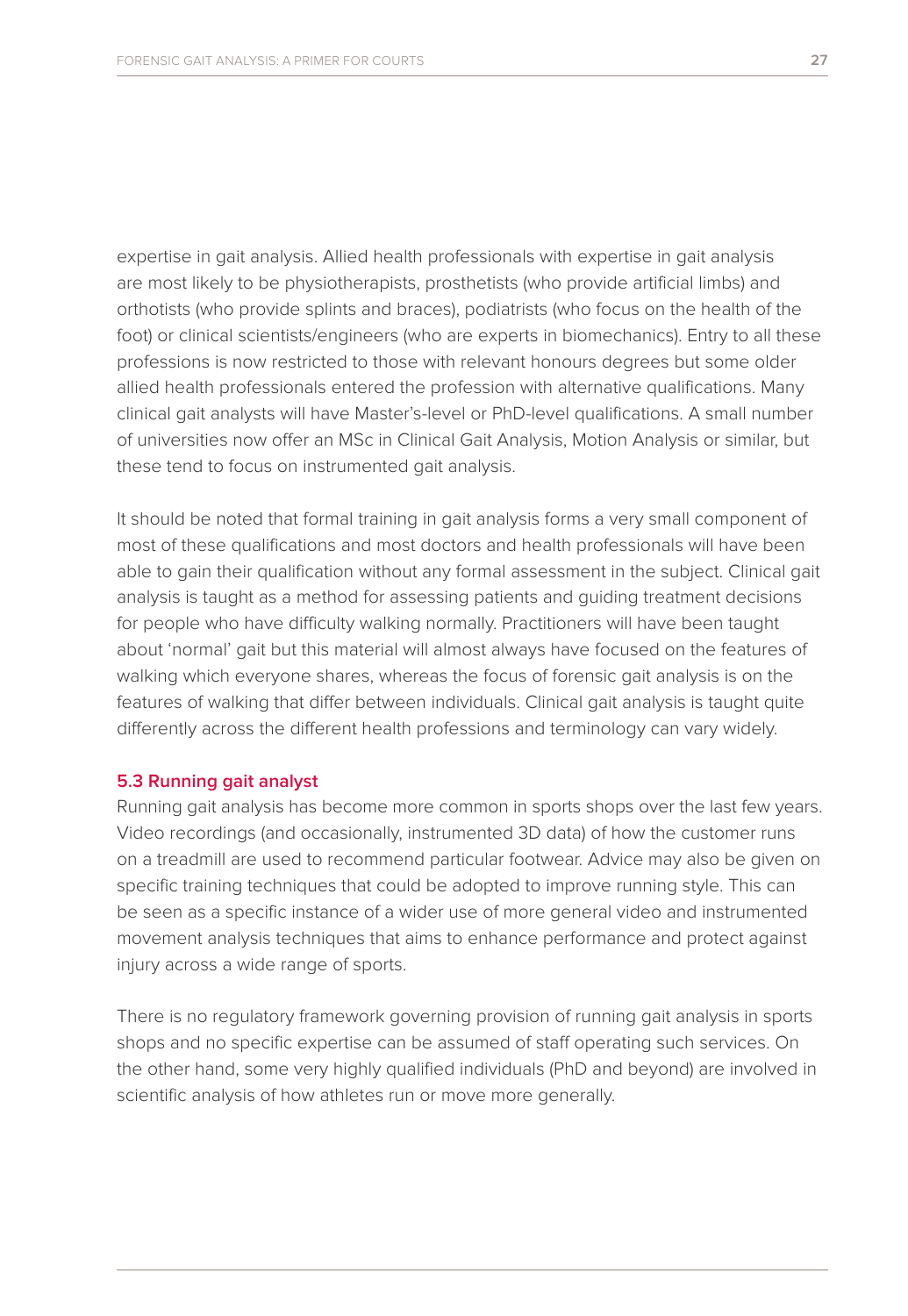#### **5.4 Biometric gait analyst**

Biometric gait analysis assumes that a gait pattern is characteristic of the individual and that automated methods can thus be used to identify him or her. There is considerable interest in developing such techniques for use by both public and private providers of security or surveillance. The aim is to provide automated identification by extracting data from video recordings and using computers to analyse the overall pattern of movement. This differs from forensic gait analysis which is generally based on subjective expert opinion (rather than automated software) and on specific aspects of the gait pattern (rather than the gait pattern as a whole). It is important to understand that automated gait recognition thus makes use of a much richer dataset and sophisticated machine learning software which are not currently being applied in forensic gait analysis. Biometric gait analysis tends to be the preserve of statisticians and biomechanics researchers (PhD level and above). Modern applications use a variety of statistical approaches, including machine learning, to analyse gait data. Such analyses do not always require a deep understanding of human walking.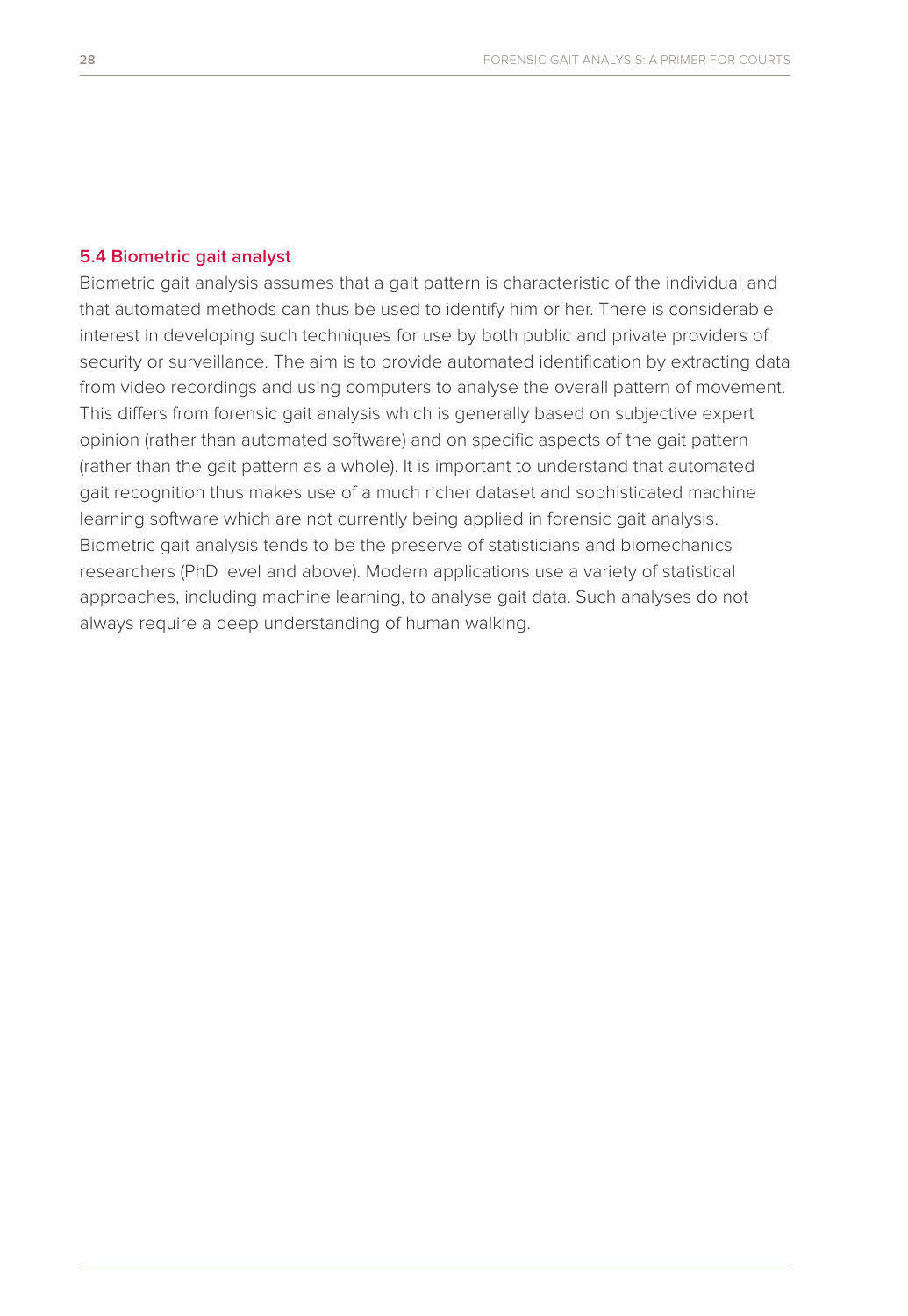## **6. References**

Association of Forensic Science Providers. 2009 Standards for the formulation of evaluative forensic science expert opinion. *Sci. Justice* **49**, 161–164. (doi:10.1016/j. scijus.2009.07.004)

Birch I, Birch T, Bray D. 2016b The identification of emotions from gait. Sci. Justice **56**, 351–356. (doi:10.1016/j.scijus.2016.05.006)

Birch I, Gwinnett C, Walker J. 2016a Aiding the interpretation of forensic gait analysis: Development of a features of gait database. *Sci. Justice* **56**, 426–430. (doi:10.1016/j. scijus.2016.06.009)

Birch I, Raymond L, Christou A, Fernando MA, Harrison N, Paul F. 2013a The identification of individuals by observational gait analysis using closed circuit television footage. *Sci. Justice* **53**, 339–342. (doi:10.1016/j.scijus.2013.04.005)

Birch I, Vernon W, Burrow G, Walker J. 2014 The effect of frame rate on the ability of experienced gait analysts to identify characteristics of gait from closed circuit television footage. *Sci. Justice* **54**, 159–163. (doi:10.1016/j.scijus.2013.10.002)

Birch I, Vernon W, Walker J, Saxelby J. 2013 The development of a tool for assessing the quality of closed circuit camera footage for use in forensic gait analysis. *J. Forensic Leg. Med*. **20**, 915–917. (doi:10.1016/j.jflm.2013.07.005)

Birch I, Vernon W, Walker J, Young M. 2015 Terminology and forensic gait analysis. *Sci. Justice* **55**, 279–284. (doi:10.1016/j.scijus.2015.03.002)

Bouchrika I, Goffredo M, Carter J, Nixon M. 2011 On using gait in forensic biometrics. *J. Forensic Sci*. **56**, 882–889. (doi:10.1111/j.1556-4029.2011.01793.x)

Cronin NJ. 2014 The effects of high heeled shoes on female gait: a review. *J. Electromyogr. Kines*. **24**, 258–263. (doi:10.1016/j.jelekin.2014.01.004)

Cutting JE, Kozlowsi LT. 1977 Recognizing friends by their walk: Gait perception without familiarity cues. *J. Psychon. Soc*. **9**, 353–356. (doi:10.3758/BF03337021)

DiMaggio JA, Vernon W. 2011 Forensic gait analysis. In: DiMaggio JA, Vernon W (eds) Forensic Podiatry: *Principles and Methods*. New York, USA: Springer Science + Business Media.

Fong DT, Mao DW, Li JX, Hong Y. 2008 Greater toe grip and gentler heel strike are the strategies to adapt to slippery surface. *J. Biomech*. **41**, 838–844. (doi:10.1016/j. jbiomech.2007.11.001)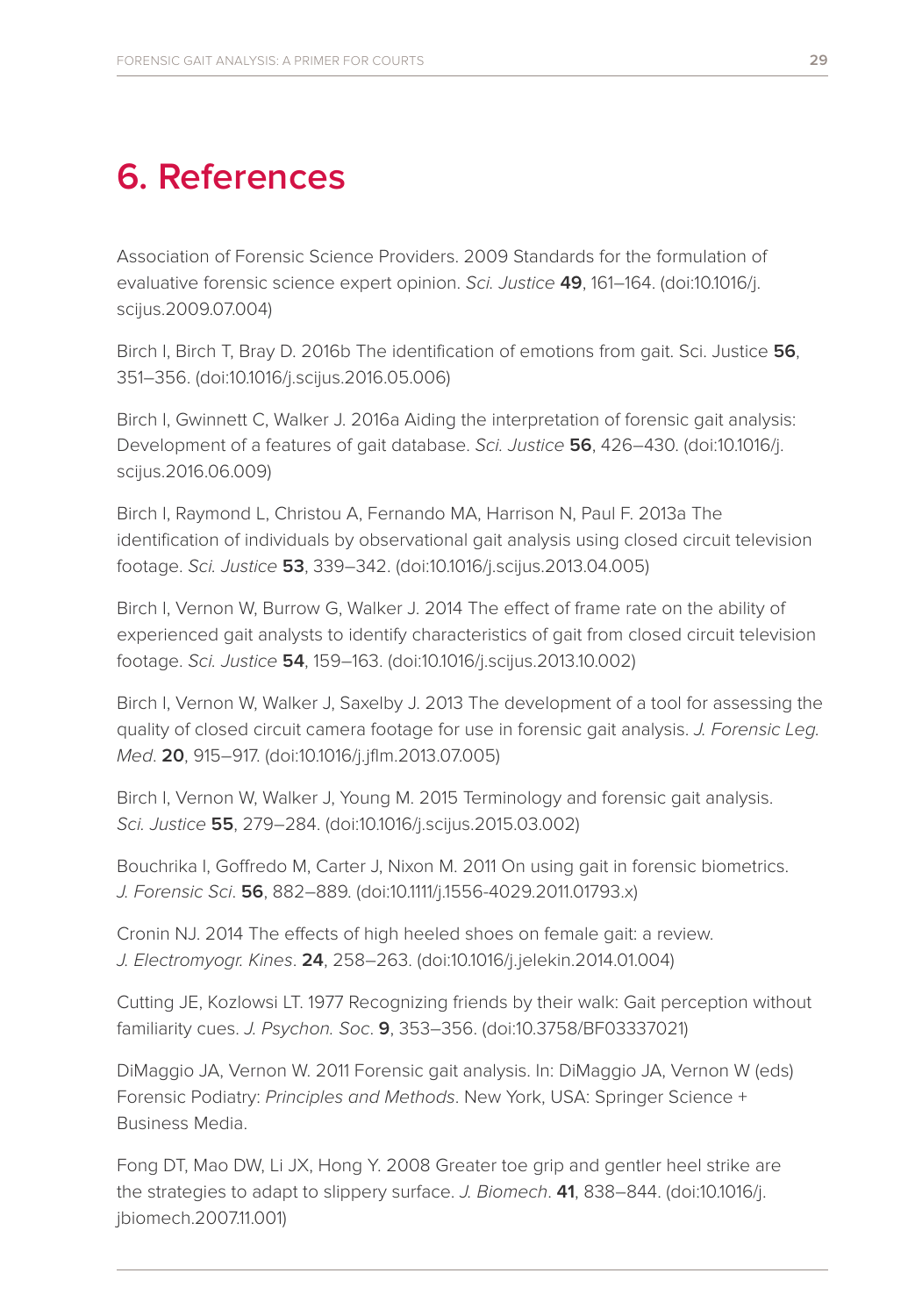Fosang AL, Galea MP, McCoy AT, Reddihough DS, Story I. 2003 Measures of muscle and joint performance in the lower limb of children with cerebral palsy. *Dev. Med. Child Neurol*. **45**, 664–670. (doi:10.1017/S0012162203001245)

Franklin S, Grey MJ, Heneghan N, Bowen L, Li FX. 2015 Barefoot vs common footwear: A systematic review of the kinematic, kinetic and muscle activity differences during walking. *Gait Posture* **42**, 230–239. (doi:10.1016/j.gaitpost.2015.05.019)

Jain AK, Ross A. 2015 Bridging the gap: from biometrics to forensics. *Philos. T. R. Soc. B*. **370**, 20140254. (doi:10.1098/rstb.2014.0254)

Kelly H. 2000 Old Bailey Central Criminal Court London. R v. Saunders.

Kelly H. 2017 *Forensic gait analysis*. Boca Raton, USA: CRC Press.

Kirtley C, Whittle M, Jefferson R. 1985 Influence of walking speed on gait parameters. *J. Biomed. Eng*. **7**, 282–288. (doi:10.1016/0141-5425(85)90055-X)

Kirtley C. 2006 *Clinical gait analysis – theory and practice*. Edinburgh, UK: Churchill Livingstone.

Kozlowski LT, Cutting JE. 1977 Recognizing the sex of a walker from a dynamic point-light display. *Percept. Psychophys*. **21**, 575–580. (doi:10.3758/bf03198740)

Krishan K, Kanchan T, DiMaggio JA. 2015 Emergence of forensic podiatry – A novel sub-discipline of forensic sciences. *Forensic Sci. Int.* **255**, 16–27. (doi:10.1016/j. forsciint.2015.06.012)

Larsen PK, Lynnerup N, Henriksen M, Alkjaer T, Simonsen EB. 2010 Gait recognition using joint moments, joint angles, and segment angles. *J. Forensic Biomech*. **1**, 1–7. (doi:10.4303/jfb/F100302)

Larsen PK, Simonsen EB, Lynnerup N. 2007 *Gait analysis in forensic medicine*. Paper presented at Videometrics IX, San Jose, CA, USA.

Larsen PK, Simonsen EB, Lynnerup N. 2008 Gait analysis in forensic medicine. *J. Forensic Sci*. **53**, 1149–1153. (doi:10.1111/j.1556-4029.2008.00807.x)

Lynnerup N, Larsen PK. 2014 Gait as evidence. *IET Biometrics* **3**, 47–54. (doi:10.1049/ietbmt.2013.0090)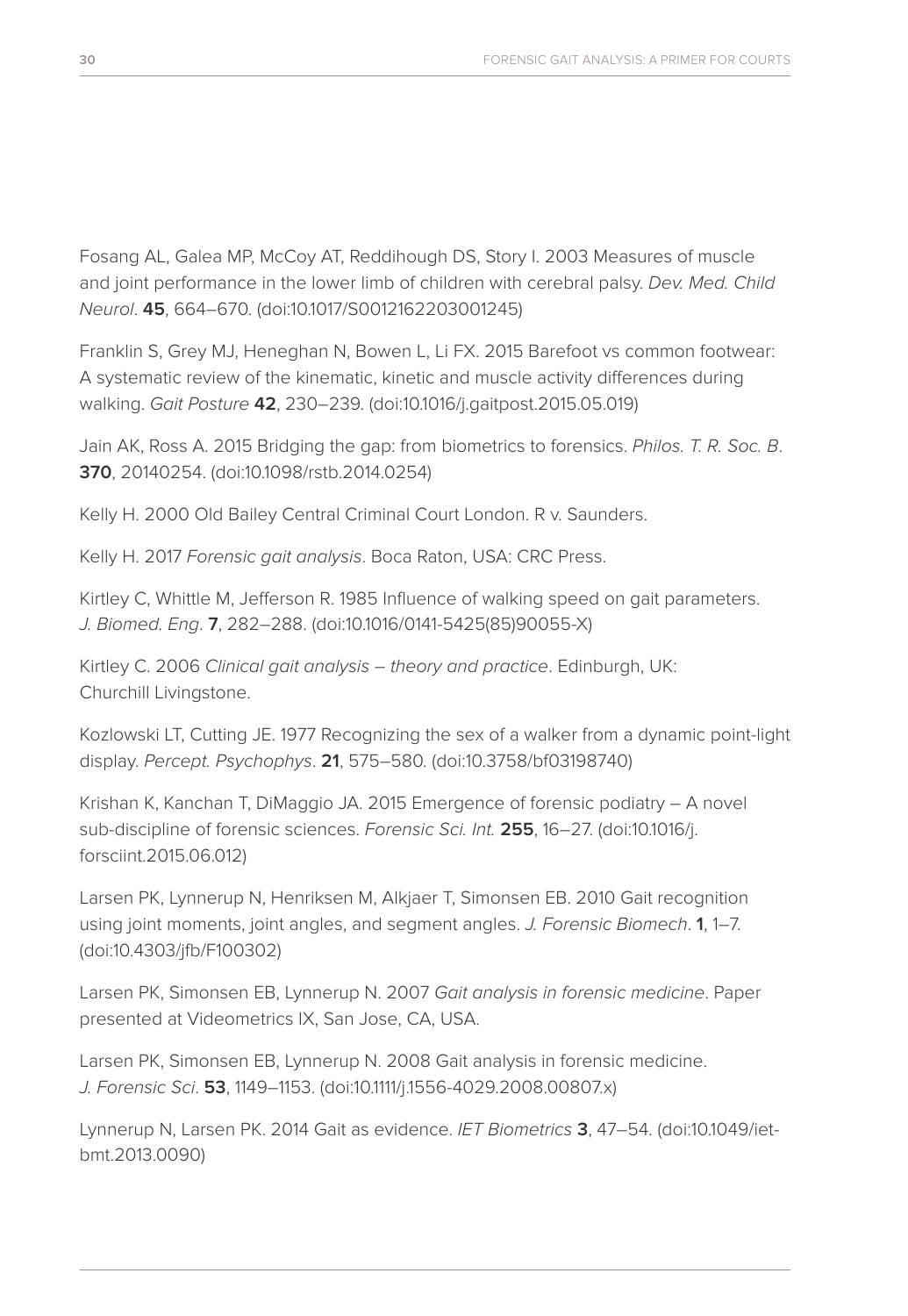Majumdar D, Pal MS, Majumdar D. 2010 Effects of military load carriage on kinematics of gait. *Ergonomics* **53**, 782–791. (doi:10.1080/00140131003672015)

Matovski DS, Nixon MS, Mahmoodi S, Carter JN. 2012 The effect of time on gait recognition performance. *IEEE T. Inf. Foren. Sec*. **7**, 543–552. (doi:10.1109/TIFS.2011.2176118)

McDowell BC, Hewitt V, Nurse A, Weston T, Baker R. 2000 The variability of goniometric measurements in ambulatory children with spastic cerebral palsy. *Gait Posture* **12**, 114–121. (doi:10.1016/S0966-6362(00)00068-0)

McGinley J, Baker R, Wolfe R, Morris ME. 2009 The reliability of three–dimensional kinematic gait measurements: a systematic review. *Gait Posture* **29**, 360–369. (doi:10.1016/j.gaitpost.2008.09.003)

McGinley J, Wolfe R, Morris M, Pandy MG, Baker R. 2014 Variability of walking in ablebodied adults across different time intervals. *J. Phys. Med. Rehabil*. *Sci*. **17**, 6–10.

Menz HB, Lord SR, Fitzpatrick RC. 2003 Acceleration patterns of the head and pelvis when walking on level and irregular surfaces. *Gait Posture*, **18**, 35–46. (doi:10.1016/ S0966-6362(02)00159-5)

Morel E, Allali G, Laidet M, Assal F, Lalive PH, Armand S. 2017 Gait Profile Score in multiple sclerosis patients with low disability. *Gait Posture* **51**, 169–173. (doi:10.1016/j. gaitpost.2016.10.013)

Murray MP. 1967 Gait as a total pattern of movement. *Amer. J. Physical Med*. 46, 290–333.

Pataky TC, Mu T, Bosch K, Rosenbaum D, Goulermas JY. 2011 Gait recognition: highly unique dynamic plantar pressure patterns among 104 individuals. *J. R. Soc. Interface* **9**, 790–800. (doi:10.1098/rsif.2011.0430)

Pau M, Coghe G, Atzeni C, Corona F, Pilloni G, Marrosu MG *et al*. 2014 Novel characterization of gait impairments in people with multiple sclerosis by means of the Gait Profile Score. *J. Neurol. Sci*. **345**, 159–163. (doi:10.1016/j.jns.2014.07.032)

Pinzone O, Schwartz MH, Thomason P, Baker R. 2014 The comparison of normative reference data from different gait analysis services. *Gait Posture* **40**, 286–290. (doi:10.1016/j.gaitpost.2014.03.185)

Radzak KN, Putnam AM, Tamura K, Hetzler RK, Stickley CD. 2017 Asymmetry between lower limbs during rested and fatigued state running gait in healthy individuals. *Gait Posture* **51**, 268–274. (doi:10.1016/j.gaitpost.2016.11.005)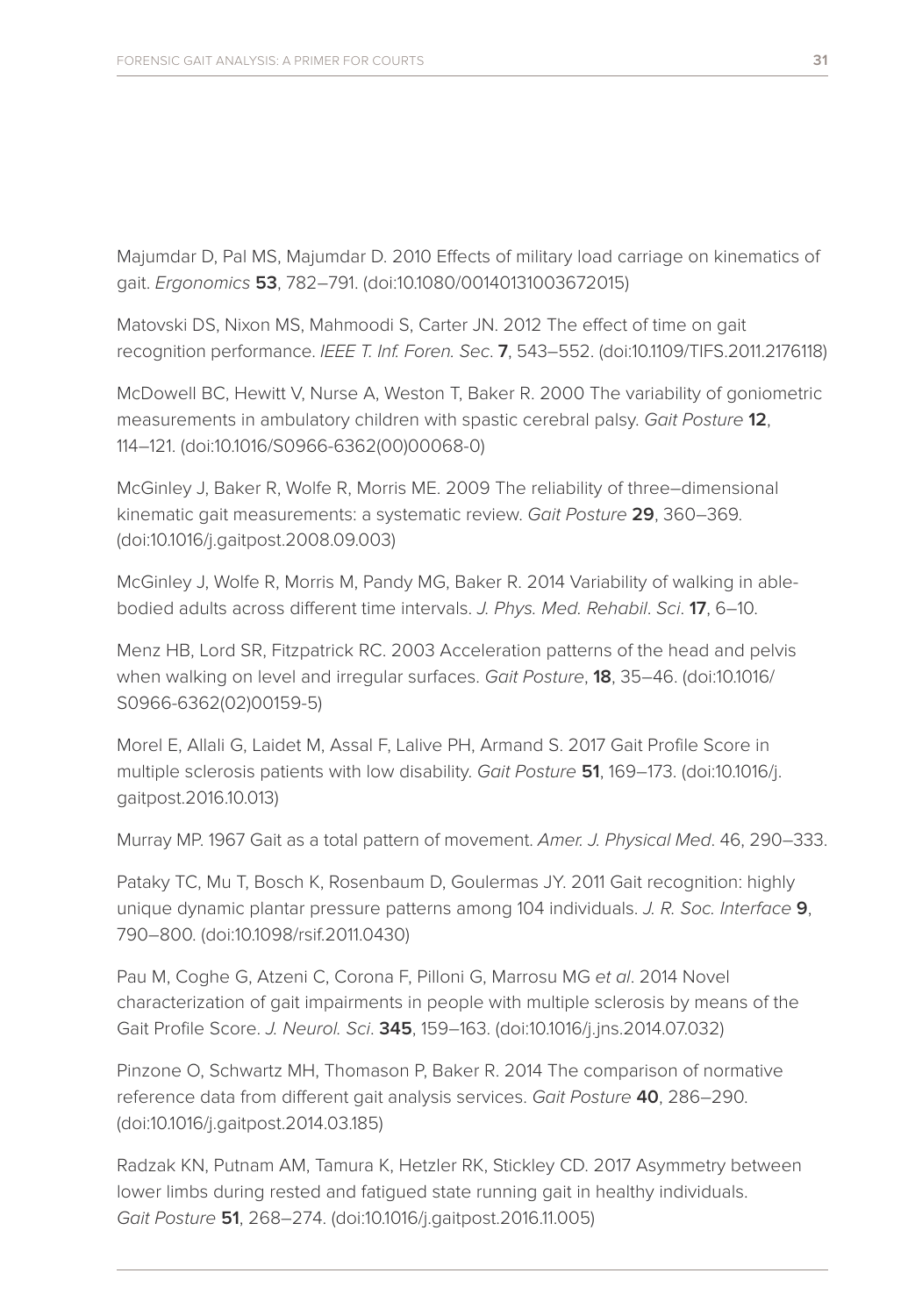Reed RJ, Lowrey CR, Vallis LA. 2006 Middle-old and old-old retirement dwelling adults respond differently to locomotor challenges in cluttered environments. *Gait Posture* **23**, 486–491. (doi:10.1016/j.gaitpost.2005.06.010)

Rose J, Gamble J. (eds) 2006 *Human walking*. 3rd ed. Philadelphia, USA: Lippincott Williams and Wilkins.

Schwartz MH, Rozumalski A, Trost JP. 2008 The effect of walking speed on the gait of typically developing children. *J. Biomech*. **41**, 1639–1650. (doi:10.1016/j.jbiomech.2008.03.015)

Seymour KM, Higginson CI, DeGoede KM, Bifano MK, Orr R, Higginson JS. 2016 Cellular telephone dialing influences kinematic and spatiotemporal gait parameters in healthy adults. *J. Motor Behav*. **48**, 535–541. (doi:10.1080/00222895.2016.1152226)

Speciali DS, Oliveira EM, Cardoso JR, Correa JC, Baker R, Lucareli PR. 2014 Gait profile score and movement analysis profile in patients with Parkinson's disease during concurrent cognitive load. *Braz. J. Phys. Ther*. **18**, 315–322. (doi:10.1590/bjpt-rbf.2014.0049)

Stevenage SV, Nixon MS, Vince K. 1999 Visual analysis of gait as a cue to identity. *Appl. Cognitive Psych*. **13**, 513–526. (doi:10.1002/(SICI)1099-0720(199912)13:6<513::AID-ACP616>3.0.CO;2-8)

Troje NF, Westhoff C, Lavrov M. 2005 Person Identification from biological motion: Effects of structural and kinematic cues. *Percept. Psychophys*. **67**, 667–675. (doi:10.3758/BF03193523)

Wannop JW, Worobets JT, Ruiz R, Stefanyshyn DJ. 2014 Footwear traction and threedimensional kinematics of level, downhill, uphill and cross-slope walking. *Gait Posture* **40**, 118–122. (doi:10.1016/j.gaitpost.2014.03.004)

Winter DA. 1979 *Biomechanics of human movement*. New York, USA: John Wiley & Sons.

Winter DA. 2009 *Biomechanics and motor control of human movement*. 4th ed. Hoboken, NJ, USA: John Wiley & Sons.

Yang SX, Larsen PK, Alkjaer T, Lynnerup N, Simonsen EB. 2014a Influence of velocity on variability in gait kinematics: implications for recognition in forensic science. *J.Forensic Sci.* **59**, 1242–1247. (doi:10.1111/1556-4029.12490)

Yang SXM, Larsen PK, Alkjaer T, Simonsen EB, Lynnerup N. 2014b Variability and similarity of gait as evaluated by joint angles: Implications for forensic gait analysis. *J. Forensic Sci.* **59**, 494–504. (doi:10.1111/1556-4029.12322)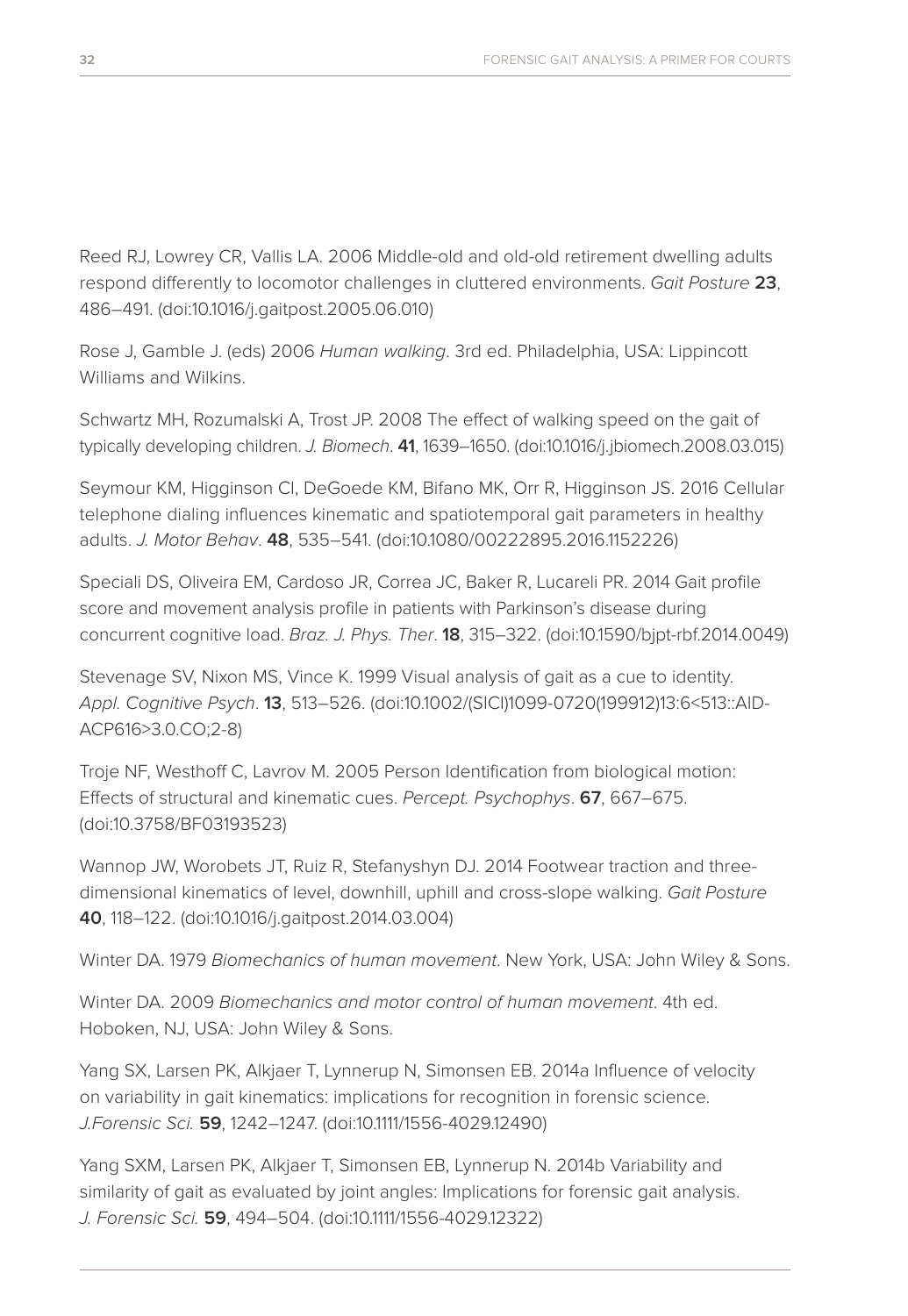# **Appendix: Studies cited as evidence that humans can identify people by their gait**

#### **TABLE 3**

Studies cited as evidence that humans can identify people by their gait

| <b>Study</b>                               | <b>Observers</b>                             | <b>Task</b>                                      | p-valuee | % incorrect |  |  |  |  |  |
|--------------------------------------------|----------------------------------------------|--------------------------------------------------|----------|-------------|--|--|--|--|--|
| Light points <sup>a</sup>                  |                                              |                                                  |          |             |  |  |  |  |  |
| Cutting and<br>Kozlowski 1977              | 7 friends <sup>b</sup><br>(undergraduates)   | Choose target from<br>6 individuals              | < 0.005  | 62%         |  |  |  |  |  |
| Kozlowski and<br>Cutting 1977              | $6$ friends <sup>c</sup><br>(undergraduates) | Specify gender                                   | < 0.05   | 37%         |  |  |  |  |  |
| Troje et al. 2005                          | 18 students                                  | Learn to distinguish<br>7 individuals            |          |             |  |  |  |  |  |
|                                            |                                              | after 1st<br>training session                    | n/a      | 47%         |  |  |  |  |  |
|                                            |                                              | after 4th<br>training session                    | n/a      | 17%         |  |  |  |  |  |
| Video (CCTV) film                          |                                              |                                                  |          |             |  |  |  |  |  |
| Birch et al. 2013                          | 7 'experienced<br>analysts'                  | target <sup>d</sup> from 5<br>individuals        | < 0.05   | 29%         |  |  |  |  |  |
|                                            |                                              | from same angle                                  | n/a      | 21%         |  |  |  |  |  |
| Stevenage<br>et al. 1999<br>(Experiment 2) | 48 'participants'                            | Choose target <sup>d</sup> from<br>6 individuals | < 0.0005 | 50%         |  |  |  |  |  |

- **a** Light point studies presented the movement of point sources of light attached to the walker's body against a black background rather than full video.
- **b** 7 mutual friends who had to identify each other from light point gait data.
- **c** Similar study but the task was to specify gender rather than identify individuals.
- **d** Analysts were presented with video of a number of individuals and asked to identify which matched a different video of a target individual.
- **e** A p-value is the probability that the result (or a more extreme result) could have occurred by chance. Statisticians generally assume that a p-value of less than 0.05 is required to conclude that this is unlikely.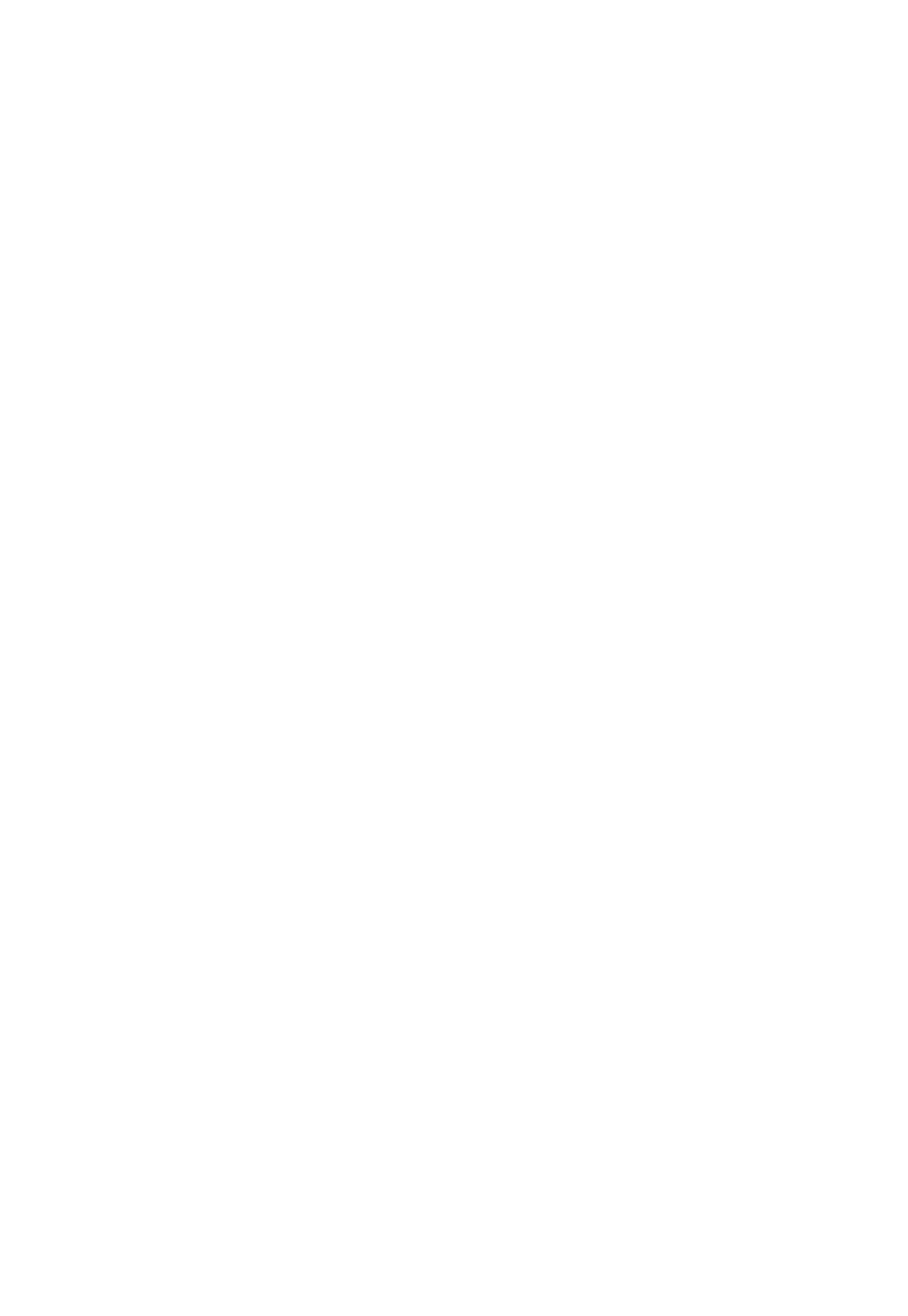The members of the groups involved in producing this primer are listed below. The members acted in an individual and not organisational capacity and declared any conflicts of interest. They contributed on the basis of their own expertise and good judgement. The Royal Society and the Royal Society of Edinburgh gratefully acknowledges their contribution.

### **Primer leads**

His Honour Judge Mark Wall QC Professor Dame Sue Black DBE FRSE

### **Editorial board**

Sheriff Andrew Cubie Professor Tim Theologis Professor Daniel Wolpert FMedSci FRS

### **Writing Group**

Professor Rami Abboud Professor Richard Baker Professor Julie Stebbins

#### **Acknowledgments**

This project would also not have been possible without contributions and support from a range of individuals. In particular we wish to thank:

The Rt Hon Lord Thomas of Cwmgiedd, Lord Chief Justice of England and Wales, 2012 – 2017

The Rt Hon Lord Carloway, Lord President of the Court of Session and Lord Justice General

Sir John Skehel FMedSci FRS, Vice President and Biological Secretary of the Royal Society

#### **Primers Steering Group**

Lord Hughes of Ombersley (Chair) Professor Dame Sue Black DBE FRSE Lord Bracadale QC Dr William Duncan Sir Charles Godfray CBE FRS Dame Ottoline Leyser DBE FRS Dr Julie Maxton CBE Professor Angela McLean FRS Professor Niamh Nic Daéid FRSE Lady Justice Anne Rafferty DBE Sir Muir Russell KCB FRSE His Honour Judge Mark Wall QC